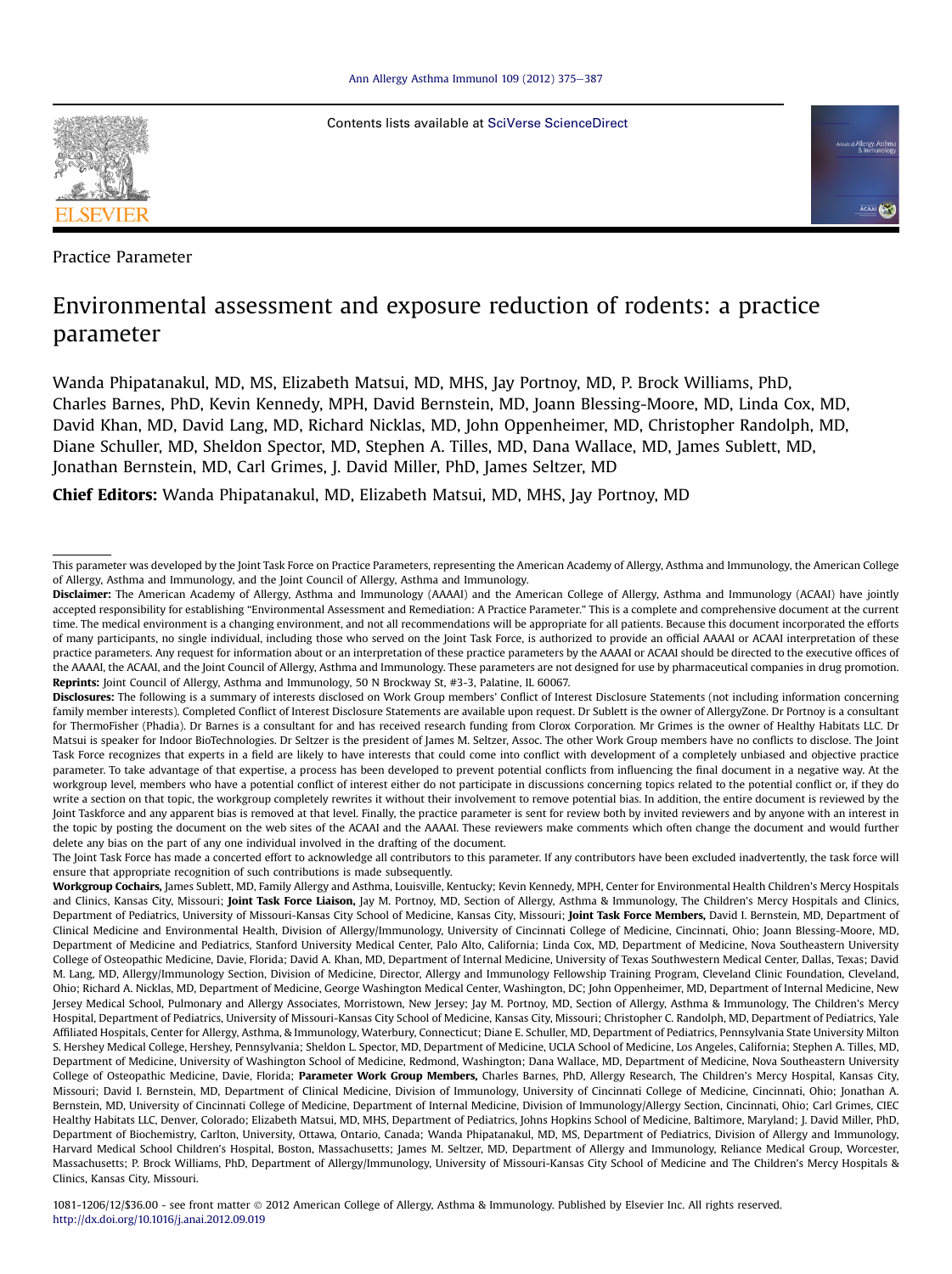Members of the Joint Task Force: David Bernstein, MD, Joann Blessing-Moore, MD, Linda Cox, MD, David Khan, MD, David Lang, MD, Richard Nicklas, MD, John Oppenheimer, MD, Jay Portnoy, MD, Christopher Randolph, MD, Diane Schuller, MD, Sheldon Spector, MD, Stephen A. Tilles, MD, Dana Wallace, MD

Practice Parameter Work Group: James Sublett, MD, cochair, Kevin Kennedy, MPH, cochair, Charles Barnes, PhD, David Bernstein, MD, Jonathan Bernstein, MD, Carl Grimes, Elizabeth Matsui, MD, MHS, J. David Miller, PhD, Wanda Phipatanakul, MD, MS, James Seltzer, MD, P. Brock Williams, PhD

# Classification of recommendations and evidence

Recommendation rating scale

| Statement                      | Definition                                                                                                                                                                                                                                                                                                                                                                                                                                                                                                                | Implication                                                                                                                                                                                                                     |
|--------------------------------|---------------------------------------------------------------------------------------------------------------------------------------------------------------------------------------------------------------------------------------------------------------------------------------------------------------------------------------------------------------------------------------------------------------------------------------------------------------------------------------------------------------------------|---------------------------------------------------------------------------------------------------------------------------------------------------------------------------------------------------------------------------------|
| Strong recommendation (StrRec) | A strong recommendation means the benefits of the recommended<br>approach clearly exceed the harms (or that the harms clearly<br>exceed the benefits in the case of a strong negative<br>recommendation) and that the quality of the supporting evidence<br>is excellent (grade A or $B^*$ ). In some clearly identified<br>circumstances, strong recommendations may be made based on<br>lesser evidence when high-quality evidence is impossible to<br>obtain and the anticipated benefits strongly outweigh the harms. | Clinicians should follow a strong recommendation unless a clear<br>and compelling rationale for an alternative approach is present.                                                                                             |
| Recommendation (Rec)           | A recommendation means the benefits exceed the harms (or that<br>the harms clearly exceed the benefits in the case of a negative<br>recommendation) but the quality of evidence is not as strong<br>(grade B or C).* In some clearly identified circumstances,<br>recommendations may be made based on lesser evidence when<br>high-quality evidence is impossible to obtain and the anticipated<br>benefits outweigh the harms.                                                                                          | Clinicians should also generally follow a recommendation but<br>should remain alert to new information and sensitive to patient<br>preferences.                                                                                 |
| Option (Opt)                   | An option means that, either well-done studies (grade A, B, or $C$ )*<br>show little clear advantage to one approach vs another or that the<br>quality of evidence that exists is suspect (grade $D$ ). <sup>*</sup>                                                                                                                                                                                                                                                                                                      | Clinicians should be flexible in their decision making regarding<br>appropriate practice, although they may set bounds on<br>alternatives; patient preference should have a substantial<br>influencing role.                    |
| No recommendation (No Rec)     | No recommendation means there is both a lack of pertinent<br>evidence (grade D) <sup>*</sup> and an unclear balance between benefits and<br>harms.                                                                                                                                                                                                                                                                                                                                                                        | Clinicians should feel little constraint in their decision making and<br>be alert to new published evidence that clarifies the balance of<br>benefit vs harm; patient preference should have a substantial<br>influencing role. |

# Category of evidence

- Ia Evidence from meta-analysis of randomized controlled trials
- Ib Evidence from at least 1 randomized controlled trial
- IIa Evidence from at least 1 controlled study without randomization
- IIb Evidence from at least 1 other type of quasiexperimental study
- III Evidence from nonexperimental descriptive studies, such as comparative studies
- IV Evidence from expert committee reports or opinions or clinical experience of respected authorities or both

### Strength of evidence

NR Not rated

- A Directly based on meta-analysis of randomized controlled trials; well-designed randomized controlled trials or diagnostic studies performed on a population similar to the guideline's target population
- B Directly based on randomized controlled trials or diagnostic studies with minor limitations; overwhelmingly consistent evidence from observational studies
- C Directly based on observational studies (case-control and cohort design)
- D Directly based on expert opinion, case reports, and nonsystematic reviews.
- LB Laboratory based on reasoning from first principles (bench research or animal studies)

#### How this practice parameter was developed

#### The Joint Task Force on Practice Parameters

The Joint Task Force (JTF) on Practice Parameters is a 13-member task force consisting of 6 representatives assigned by the American Academy of Allergy, Asthma & Immunology, 6 by the American College of Allergy, Asthma & Immunology, and 1 by the Joint Council of Allergy and Immunology. This task force oversees the development of practice parameters; selects the workgroup chair(s); and reviews drafts of the parameters for accuracy, practicality, clarity, and broad utility of the recommendations for clinical practice.

#### The Environment Practice Parameter Work Group

The Environment Practice Parameter Work Group was asked by the JTF to develop practice parameters that address environmental assessment and remediation. This rodent practice parameter is one segment of the overall series of environment practice parameters. James Sublet, MD, and Kevin Kennedy, MPH, MD, cochairs, with Jay Portnoy, MD, liaison from the JTF, invited work group members considered to be experts in environmental assessment and contaminant reduction to participate in this practice parameter. Work group members have been evaluated for financial conflicts of interest (COIs) by the JTF, and their COIs have been listed in this document and are posted on the JTF website at [http://www.](http://www.allergyparameters.org) [allergyparameters.org](http://www.allergyparameters.org). Where a potential COI is present, the potentially conflicted work group member was excluded from discussing relevant issues.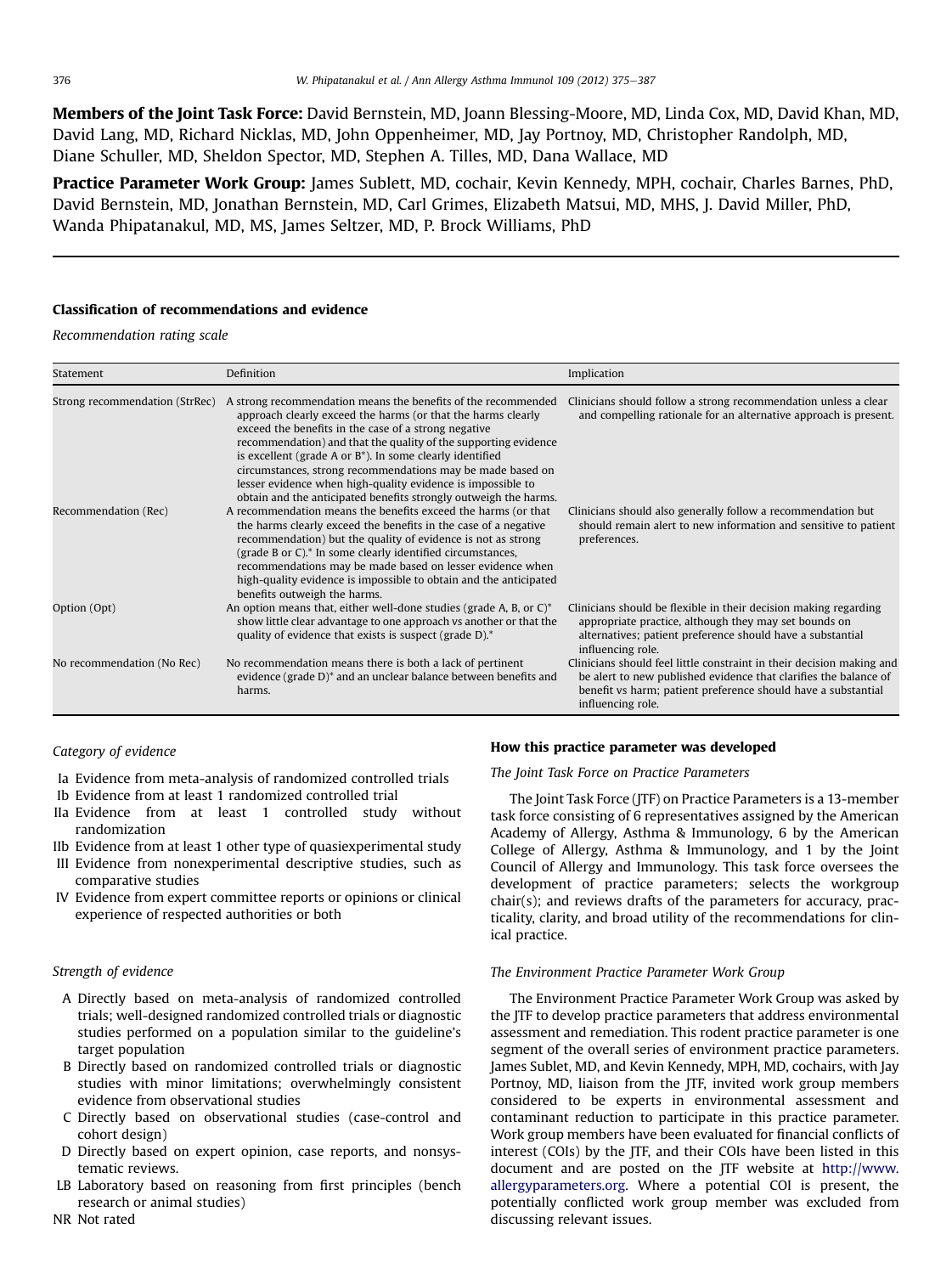The charge to the workgroup was to use a systematic literature review, in conjunction with consensus expert opinion and work group-identified supplementary documents, to develop practice parameters that provide a comprehensive approach to identify and manage environmental exposures and their health effects based on the current state of the science.

# Protocol for finding evidence

A search of the medical literature was performed for a variety of terms that were considered to be relevant to this practice parameter. In particular, search terms included a combination of allergy or asthma and one of the following: mouse, rat, or rodent. Literature searches were performed on PubMed and the Cochrane Database of Systematic Reviews, much of which can be found in PubMed. This document includes references from 1970 through June 1, 2012, which is when the work group finished responding to reviewers' comments. All reference types were included in the results. References identified as being relevant were searched for additional references, and these also were searched for citable references. In addition, members of the work group were asked for references they were aware of that were missed by this initial search. Although the ideal type of reference would consist of a randomized, doubleblind, placebo-controlled study, the topic of this practice parameter is represented by very few such studies. Consequently, it was necessary to use observational studies, basic laboratory reports, and regulatory requirements to develop a document that addresses most of the issues included in this practice parameter.

### Glossary

# Terms related to evaluation of exposures

Contaminant is any physical, chemical, biological, or radioactive substance that can have an adverse effect on air, water, or soil or on any interior or exterior surface and that has the potential to cause harm to a building's occupants. Contaminants can be allergens, irritants, or other types of substances, including biologically active ones. Rodents generally produce contaminants in the form of rodent allergens.

Facilitating factors are conditions that facilitate production of allergens by rodents. Examples include moisture, food, appropriate temperature, and shelter, which are conditions essential for rodent survival and growth.

Pathways are transport mechanisms by which contaminants can travel from sources and reservoirs to occupants. Contaminants can travel via air or water or on fomites or vectors.

Reservoirs are contained spaces or microenvironments in which contaminants can accumulate for subsequent release into the environment. Examples include carpeting, bedding, and contaminated building materials.

Source of contaminant is a mechanism for the production of contaminants. Rodents are the source of contaminant in this practice parameter because they produce rodent allergens.

### Terms Related to Interventions

Abatement is a diminution in amount, degree, or intensity. Abatement of rodents can be attained by removing, treating, or isolating reservoirs of rodent allergens and could include air filtration, vacuuming or removal of carpeting, use of denaturing chemicals, and removal of contaminated building materials.

Exposure reduction is interventions that reduce occupant exposure to rodent allergens, usually by placing barriers in the pathways from reservoirs and sources to occupants or by eliminating the allergens altogether. The goal is to keep contaminant exposure below a threshold where adverse health effects can occur.

Mitigation is the process of removing facilitative factors, either completely or partially. Once the facilitative factors are reduced,

production of contaminants will no longer be facilitated, leading to reduced exposure. Mitigation should occur early in the exposure reduction process so that production of the contamination does not continue. Once mitigation is done, restoration and remediation can commence.

Remediation encompasses mitigation, restoration, and other restorative processes, leading to removal of contaminants and conditions that facilitate contamination.

Source control is the process of reducing or eliminating sources of allergens, which, in this case, derive from rodents. If rodents are removed, exposure will decrease over time as the previously released contaminant is eliminated from the environment.

### Terms related to health effects of exposure

Sensitization is the presence of specific IgE antibodies to a particular allergen.

Sensitivity is the development of symptoms on exposure to the substance to which a person is sensitized (ie: the person has an "allergy" to the exposure)

### Preface

"Environmental Assessment and Exposure Reduction of Rodents: A Practice Parameter" is a practice parameter that addresses health problems associated with exposure to these animals. The previous practice parameter on furry animals focused on voluntary exposure to intentionally introduced animals into the environment, whereas this practice parameter focuses on involuntary exposure caused by rodent infestation.

Rodent infestation of a home or a building requires the help of professionals trained to identify the problems and take remedial action to eliminate the rodents and their residual debris. Environmental assessment professionals are members of a relatively new field in which individuals with expertise in evaluating homes and other nonoccupational buildings are trained to identify the potential for exposure to indoor contaminants that are known to have potential adverse effects on health, with an emphasis on allergens, irritants, and safety hazards. The environmental health expert ideally should work closely with physicians and other health care professionals to determine what exposures are likely to be causing health problems in building occupants. In that respect, the 2 fields are complementary, requiring cooperation and collaboration. The goal with respect to rodents is to identify evidence for their presence and to recommend methods for elimination and long-term management when necessary.

Reduction of exposure to involuntary pests, such as rodents, requires a deeper understanding of how contaminants, such as allergens, are generated, where they are deposited, and how they are transported from sources and reservoirs to occupants. It is only by addressing all of these issues, in addition to their underlying causal factors, that exposure to contaminants, such as rodent allergens, can be reduced sufficiently to have a beneficial effect on health.

An exception to involuntary rodent exposure is in laboratory animal handlers. Animal facilities have known exposures to allergens that can be controlled with appropriate interventions. In addition, workers can be monitored for sensitization, sensitivity, and morbidity caused by their exposure so that appropriate interventions, such as filters, masks, and reassignment to less exposed environments, can be provided.

Future practice parameters on specific exposures are planned for fungi, dust mites, cockroaches and other insects, and irritants. The reader should note that this practice parameter is the first one developed by the Joint Task Force to include an indication of strength of recommendation in addition to the strength of evidence supporting the recommendation. The summary statements have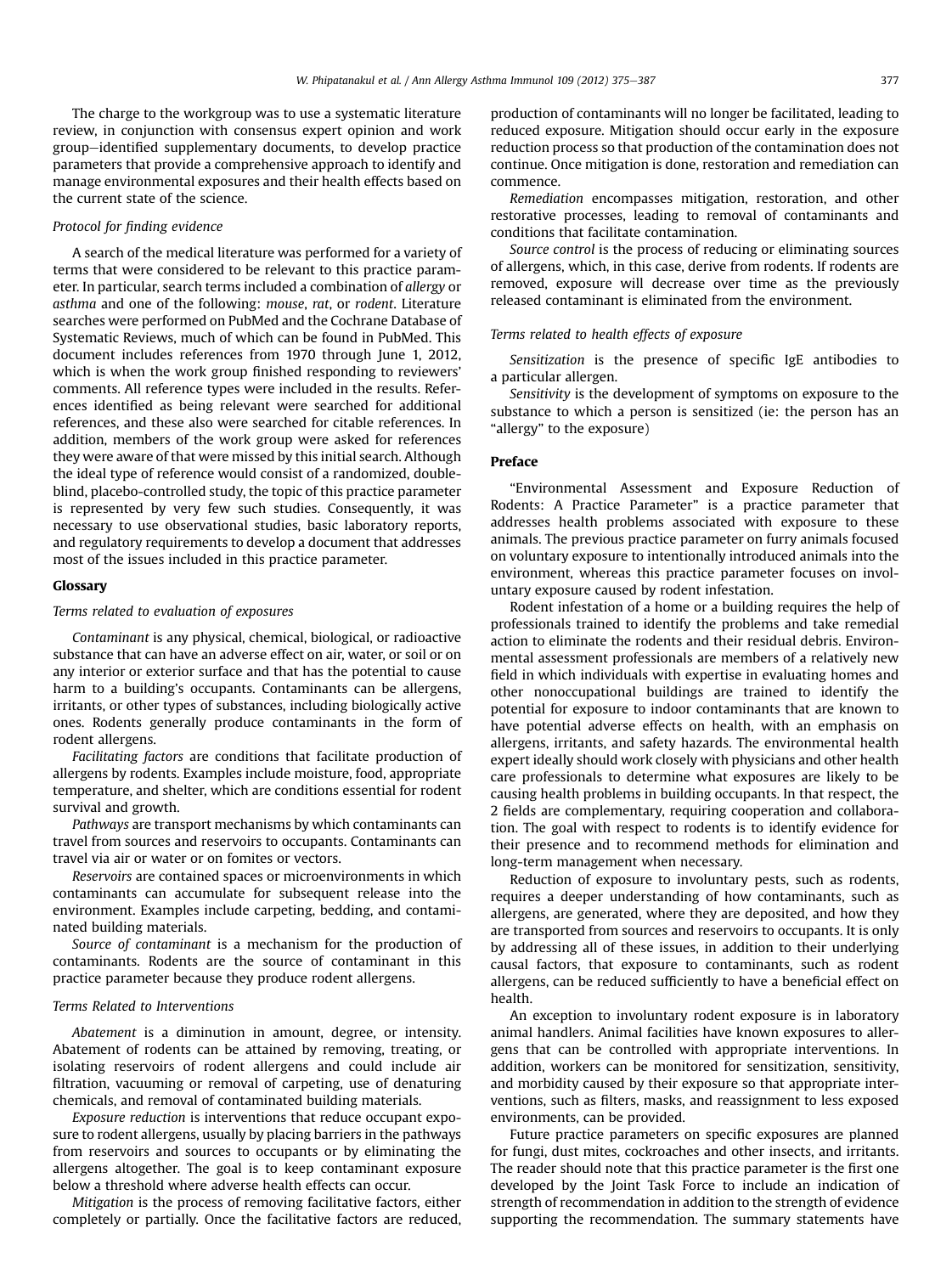378 W. Phipatanakul et al. / Ann Allergy Asthma Immunol 109 (2012) 375-387

been designed to recommend (or not recommend) that a particular action be taken.

#### List of summary statements

1. Exposure to mouse allergen in homes should be minimized to reduce the risk of sensitization. (Rec, B Evidence)

2. Exposure to rodent allergens should be minimized to reduce the risk that sensitized individuals will develop sensitivity in the form of respiratory symptoms. (Rec, C Evidence)

3. Mouse and rat allergen exposure should be minimized to reduce the risk of asthma morbidity in already sensitized individuals. (StrRec, B Evidence)

4. Measurement of mouse-specific IgG4 may help to identify individuals with a reduced risk of mouse skin test sensitivity though the benefit of doing so is unclear. (NoRec, C Evidence)

5. Patients with possible rodent allergy should be asked whether they have seen rodents in their home. (StrRec, B Evidence)

6. Patients with atopy and likely rodent exposure, such as patients with persistent asthma living in inner-city areas, should be evaluated for sensitization to rodent allergens by skin prick testing, rodent-specific IgE testing, or both if indicated. (StrRec, B Evidence)

7. Immunotherapy with rodent extracts has not been adequately studied to determine whether it is effective. (NoRec, D Evidence)

8. An assessment for facilitative factors of rodent exposure should focus on identifying food, water, routes of ingress, and the presence of rodent habitats. (Rec, C Evidence)

9. Habitat modification should be performed to remove means of rodent ingress, food, water, and shelter. (StrRec, C Evidence)

10. Evidence for the presence of rodents should be identified to determine the likely extent of an infestation. (Rec, C Evidence)

11. Cats and other rodent predators could be considered as a possible method for reducing rodent populations, although they generally do not completely eliminate an infestation and individuals may become sensitized to a cat. (Opt, C Evidence)

12. Rodent traps are an effective way to remove rodents from an infested building. (Rec, C Evidence).

13. Rodenticides should be used if other interventions are ineffective. They should be applied according to the manufacturer's instructions that are part of the label. Many pesticides should only be applied by a licensed professional exterminator. (Rec, C Evidence)

14. Measurement of rodent allergens in house dust may be considered; however, it has an unclear clinical benefit given the wide range of observed values and uncertain clinically relevant exposure thresholds. (Opt, D Evidence)

15. Rodent allergens in homes can be reduced using integrated pest management techniques (StrRec, A Evidence)

16. Monitoring for rodent sensitization should be considered at least for the first 3 years of employment in an laboratory animal facility. (Rec, C Evidence)

17. Extra avoidance precautions should be taken for individuals with an increased risk of animal sensitization, including those with an atopic background and with high-intensity exposure. (Rec, B Evidence)

18. Extra avoidance precautions should be taken when contaminated bedding and high numbers of conscious animals are handled. (Rec, B Evidence)

19. Allergen exposure in laboratory facilities should be reduced by engineering controls, staff training, and appropriate personal protection. (Rec, B Evidence)

# Executive summary

Rodent infestation and subsequent allergen exposure can occur in a wide range of environments, including homes, schools, hospitals, stores, restaurants, and animal laboratory facilities. $<sup>1</sup>$  The</sup> amount of rodent allergen exposure in a particular environment depends on numerous factors, the most important of which is the presence of rodents. Other factors include reservoirs and ingress of allergens from other locations.

The health effects of rodent exposure start with sensitization, which leads to sensitivity (ie, allergy) and then to morbidity if exposure continues. Exposure to rodent allergens, particularly to levels above 1.6  $\mu$ g/g of dust, is associated with an increased risk of developing rodent-specific IgE. For that reason, a recommendation is made to reduce rodent allergen exposure as much as is feasible.

It is important to recognize that exposure to a specific concentration of rodent allergen should not be interpreted to represent a rigid clinical threshold. Allergen levels associated with an increased risk of sensitization or disease may instead represent artifacts related to specific characteristics of a study population and to the distribution of allergen levels in their environments and to their prevalence of sensitization or disease. Reported thresholds may also represent purely statistical phenomena, which should not be assumed to be biologically relevant. Study thresholds also tend to ignore the underlying shape of the exposure-response relationship, presuming that there is a steady, low-level risk up until a specific allergen concentration at which the risk increases to a higher level and remains at that higher level. It is possible that a more linear or even sigmoidal type of relationship exists between exposure and morbidity, which could mean that any amount of exposure might potentially be harmful.

Once sensitization has occurred, continued exposure is associated with a risk of developing disease. If a sensitized person develops asthma or rhinitis, further exposure increases their risk of morbidity. With further exposure to rodent allergens, individuals who are sensitized will tend to develop symptoms, such as wheezing and rhinorrhea. To minimize this risk, exposure reduction is recommended for sensitized individuals. Individuals who are sensitized and who already have developed a respiratory disease are strongly advised to avoid further exposure. It is possible to develop tolerance to rodent allergens. Rodent-tolerant individuals may develop rodent-specific IgG4, which is believed to serve as a blocking antibody. Because this mechanism is still under investigation, no recommendation is made for the routine measurement of rodent-specific IgG4.

The clinical evaluation of rodent allergy begins by asking patients about their rodent exposure along with questions to determine whether there is a relationship between exposure to rodents and clinical symptoms. Animal laboratory workers can usually provide a reasonably accurate history of whether rodent exposure triggers their symptoms; however, homeowners are often incapable of providing an equally accurate history. That is because the extent of exposure to rodents is not always clear unless the home has an obvious infestation. Establishment of a relationship between rodent exposure and symptoms is further complicated because homes with increased concentrations of rodent allergens are likely to have other allergens of similar importance that also can serve as triggers of symptoms. This makes it difficult for a homeowner to report an exclusively rodent-related symptom history.

Patients with suspected exposure to rodents, including all urban dwellers and families living in rural areas, should be evaluated for the presence of specific IgE either with skin prick testing or specific IgE tests. The decision to perform this test should be guided by knowledge of where rodents are likely to be present and whether there is a history of rodent exposure in the patient's home or workplace. This provides an estimate of the risk that rodent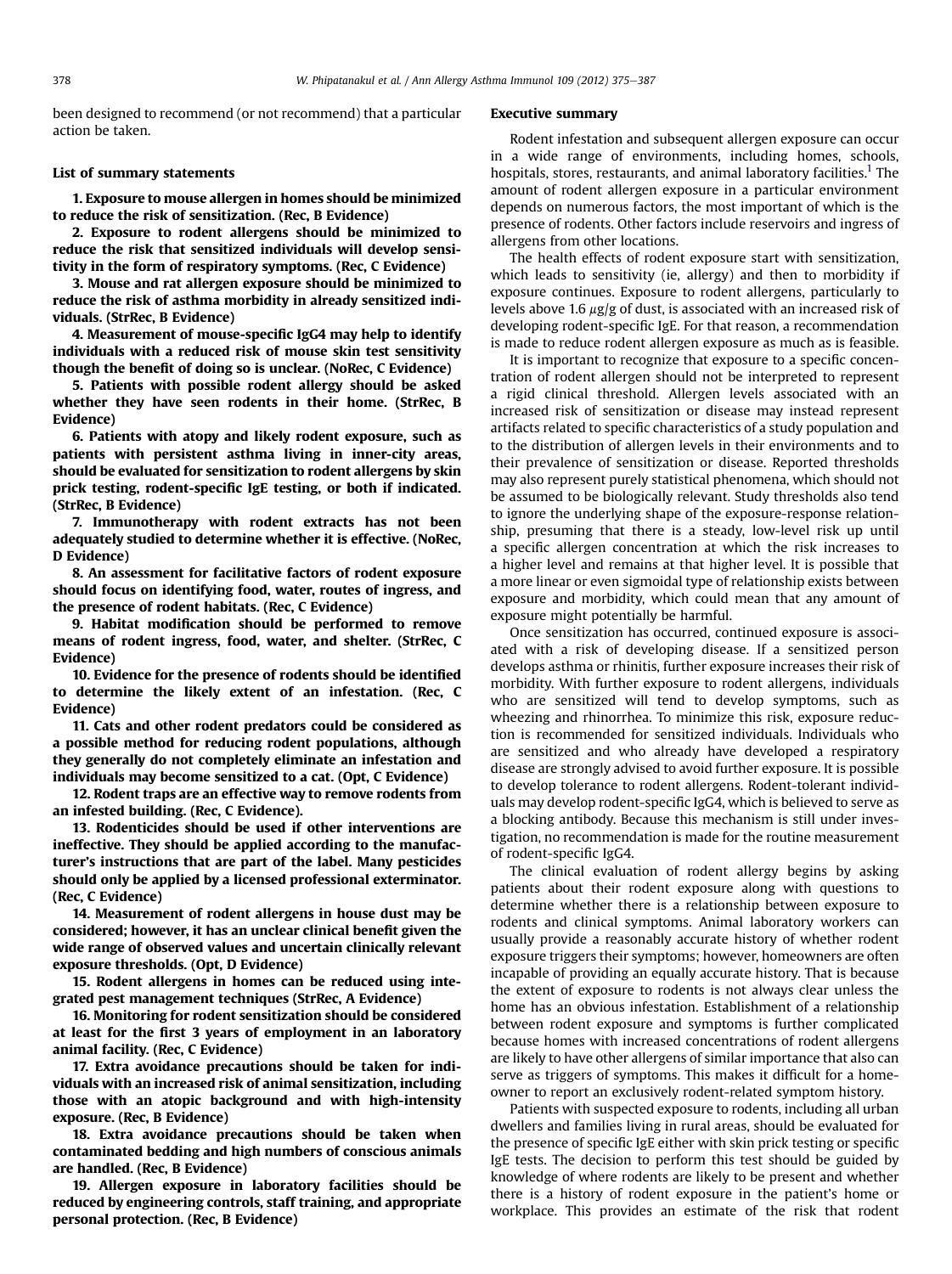<span id="page-4-0"></span>exposure is associated with the risk of developing symptoms. Tests for the presence of rodent sensitization have been studied most extensively in animal laboratory workers. The performance characteristics of skin prick test and measurement of specific IgE for mouse allergy are summarized in Table 1. Immunotherapy for rodent allergy has not been adequately studied, so no recommendations are provided regarding administration of rodent-specific immunotherapy.

The problem with obtaining high-level evidence to demonstrate the efficacy of rodent avoidance measures is that most interventions are nonspecific. Measures that remove rodent allergens also remove other allergens at the same time, making it difficult to prove that removal of the rodent allergen itself is responsible for any clinical benefit that is found. Environmental reduction of rodent allergens can most effectively be accomplished by complete removal of the animals. Unlike the situation with furry animals, homeowners generally are willing to comply with recommendations for rodent removal. Obviously, eradication of a rodent infestation is more challenging from a logistical standpoint than removal of a pet. Exposure assessment and reduction are best attained using integrated pest management (IPM).

IPM begins with identification and removal of facilitative factors (food, water, shelter) that allow populations of rodents to inhabit an environment, thus reducing its carrying capacity. It also includes blocking pathways of rodent ingress by sealing openings. The rodents themselves can be removed with use of bait traps, rodenticides, and, in some cases, introduction of rodent predators, such as cats. Measurement of rodent allergens in settled dust is of uncertain clinical utility because analytic tests are not standardized and clinically relevant exposure thresholds are not well defined. The most potentially helpful use of rodent dust analysis is to evaluate the effectiveness of an intervention by comparing samples from before and after the intervention.

Laboratory animal handlers require special consideration. Sensitization and sensitivity (ie, development of allergy symptoms with exposure to an allergen in a sensitized person) progress rapidly in predisposed individuals who work in such facilities, which is why monitoring of employees for sensitization is recommended. Specific techniques to limit animal allergen exposure in such facilities also are recommended.

### Introduction

Rodents (Rodentia) are the largest order of mammals in the world, with estimates ranging from 1,500 to 2,000 different documented species. The order includes commonly known mammals, such as rats, mice, guinea pigs, hamsters, and gerbils. The order Rodentia also includes beavers, muskrats, porcupines, woodchucks, chipmunks, squirrels, prairie dogs, marmots, chinchillas, voles, lemmings, and many others, although significant human exposure to these rodents is uncommon. The presence of 2 sets of incisors (top and bottom), used for chewing, is the common characteristic of

#### Table 1

Performance Characteristics of Skin and Specific IgE Tests (ImmunoCAP) for Mouse Sensitivity

| Mouse          | Skin  | Specific IgE |
|----------------|-------|--------------|
| Sensitivity, % | 0.67  | 0.47         |
| Specificity, % | 0.94  | 0.91         |
| PPV, %         | 0.83  | 0.70         |
| NPV, %         | 0.86  | 0.79         |
| $LR+$          | 11.20 | 5.20         |
| $LR-$          | 0.35  | 0.58         |
|                |       |              |

Abbreviations: LR+, likelihood ratio for a positive test result; LR-, likelihood ratio for a negative test result; NPV, negative predictive value; PPV, positive predictive value.

rodent species. Incidentally, rabbits, hares, and a few other species make up the Lagomorpha order and therefore are not classified as rodents. [Figure 1](#page-5-0) shows an abbreviated taxonomy of the order Rodentia.<sup>[2](#page-11-0)</sup>

The common house mouse (Mus musculus) is a small, primarily nocturnal mammal. Although usually considered to be pests, mice also are popular pets. Mice are known to invade and establish residence in homes and other buildings, including schools, to obtain food and can at times be harmful, causing structural damage. Certain rodents, such as the deer mouse, can also spread diseases such as hantavirus through their feces and possibly also through their urine and saliva.<sup>3,4</sup> Mice also are commonly used in research laboratories, where laboratory animal handlers come into contact with their allergens.

Mice tend to have litter sizes of 4 to 8 pups and can have 6 to 8 litters per year, depending on the availability of food. Their life span in the wild is less than 1 year because of predation, although under laboratory conditions they can live as long as 2 years. $5$  Mice have the ability to jump 12 inches up and down 8 feet to the floor. They can run up almost any vertical surface, including wood, brick, metal pipes, wire mesh, and cables, and can run along suspended electric wires and ropes. They can squeeze through a ¼-inchdiameter hole, travel upside down, cling from ¼-inch hardware mesh, swim well, and survive at 24 $\degree$ F for many generations.<sup>6</sup>

Rats are long-tailed mammals also of the order Rodentia. The most important rats from a human perspective are the black or roof rat, Rattus rattus, and the brown or Norway rat, Rattus norvegicus. The Norway rat is found in every state of the United States, whereas the roof rat tends to be found in coastal states. Rats usually can be distinguished from mice by their larger size. Rats also can serve as vectors for certain pathogens, such as Lassa fever. They are popular as pets but also are commonly used in research laboratories, where laboratory animal handlers come into contact with their allergens.<sup>[6](#page-11-0)</sup>

Rats tend to be nocturnal and search for food and water between dusk and dawn; however, they will come out in daylight if their habitat is overcrowded or food is lacking. They require daily water; prefer traveling along edges, pipes, and rafters; and can even travel along overhead utility lines. They prefer to not cross open spaces to avoid predation, and although they have poor visual acuity, they have acute senses of smell, taste, hearing, and touch using their whiskers.

Rats tend to have litter sizes of 5 to 12, and they can have up to 9 litters per year, depending on food supplies. Their life span generally is less than 1 year. Rats can pass through openings as small as ¾ inch, they can climb up vertical surfaces and even inside vertical pipes, and they can crawl horizontally on any type of pipe or conduit. They can jump vertically 24 inches and fall more than 50 feet and survive. They are able to swim under water for up to 30 seconds, tread water for up to 3 days, and swim up to ½ mile in open water. This permits them to enter buildings through drains and toilets.<sup>7</sup>

Although guinea pigs (Cavia porcellus), hamsters (Mesocritecus auratus), and gerbils (Gerbillus jerboa) also are rodents, they usually are kept as pets in a confined area and usually are not considered to be pests. Patients who keep such pets clearly can develop allergic symptoms after sensitization; however, other than in the case of laboratory animal workers, exposure to such rodents can usually be contained, and complete abatement, should it become necessary, is easily accomplished with removal of the offending animal.

### Major rodent allergens

The currently identified major mouse and rat allergens are Mus m 1 and Rat n 1 respectively.

#### Mus m 1 (lipocalin/urinary protein)

Mouse allergen was originally identified as a component of mouse urine and initially was referred to as mouse urinary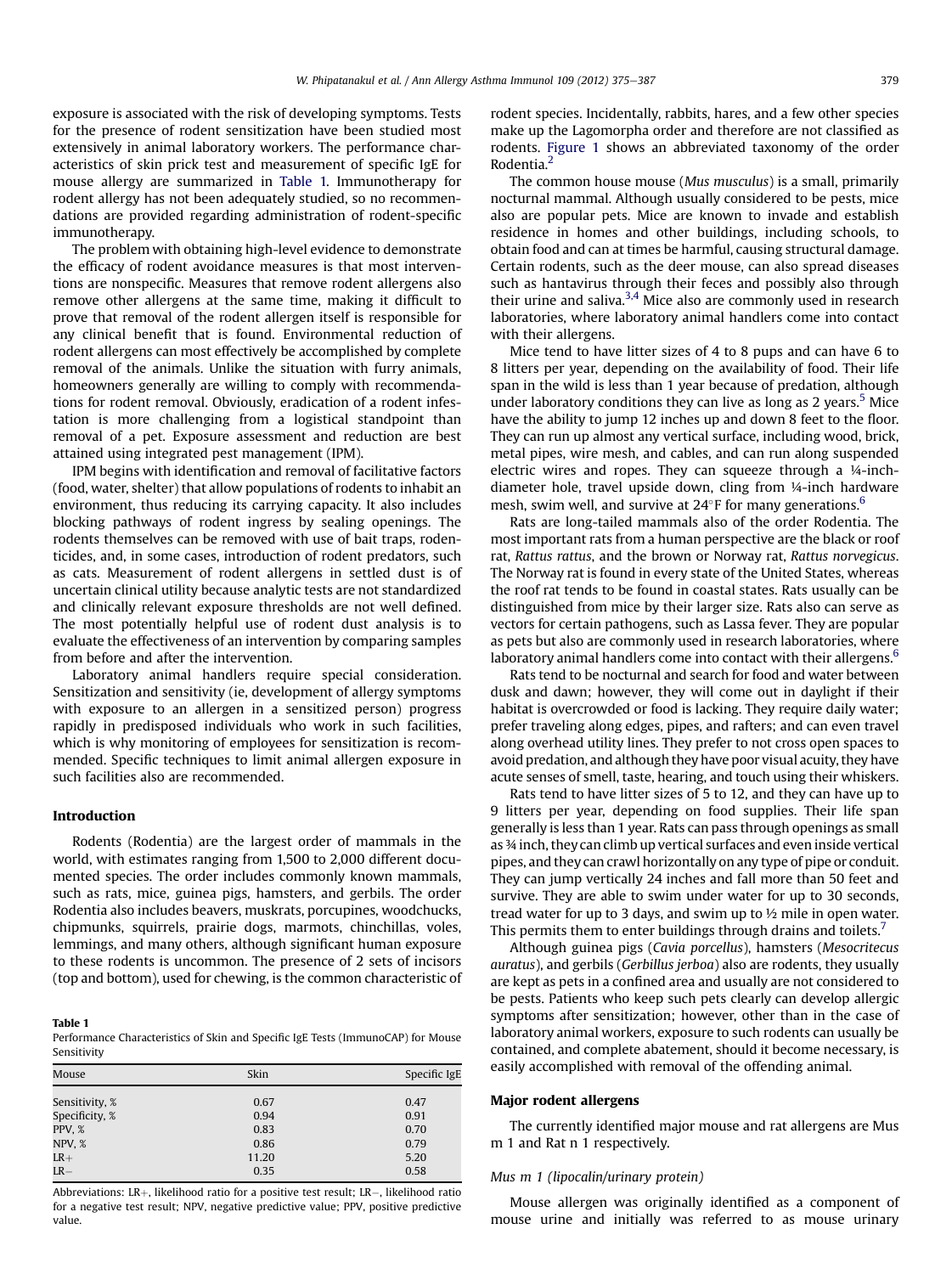<span id="page-5-0"></span>

Figure 1. Taxonomy of the order Rodentia. Adapted from Taxonomy of Common Rodent and Rodent-like pets.<sup>[2](#page-11-0)</sup>

protein. The major allergen was subsequently isolated from mouse urine and now is designated as Mus m 1. Mus m 1 is also found on mouse hair follicles $8$  and also on the stratum corneum and along the skin surface. $9$  Mus m 1 is a pheromone-binding protein and is under regulation of sex hormones so that male mice produce substantially more Mus m 1 than females. One report found that female mice do not produce a significant amount of Mus m  $1^{10,11}$  $1^{10,11}$  $1^{10,11}$ Mus  $m_1$  belongs to the lipocalin family of fatty acid-binding proteins. It consists of 180 amino acids with a molecular weight of 16 to 18 kDa. Most mouse-sensitive individuals have specific IgE to Mus m 1. Cross-reactivity to Can f 2, Fel d 4, and Rat n 1 has been described. Cross-reactivity with rat is substantial, with almost all mouse-sensitized people also being sensitized to rat allergens. Rat n 1 and Mus m 1 are highly homologous, sharing 80% of their amino acids. The cross-reactivity with cat and dog allergens is less and is certainly no greater than the cross-reactivity seen between other families of allergens.

### Rat n 1 (lipocalin)

The major rat allergen is Rat n  $1^{12}$  Similar to Mus m 1, it is present in higher concentrations in male rat urine than female rat urine and may not be produced by females at all. Rat n 1 also belongs to the lipocalin family (PF00061) of fatty acid proteins. It consists of 181 amino acids usually as a tetramer. More than 90% of individuals sensitive to rats have specific IgE to Rat n 1. Crossreactivity to Can f 2, Fel d 4, and Mus m 1 has been described.

### Rat albumin

Rat serum albumin and its proteolytic fragments were able to induce IgE-mediated histamine release in 8 of 33 rat-allergic patients. Each fragment has at least 2 antigenic determinants for a total minimum of 4 sites on the intact rat serum albumin molecule.<sup>[13](#page-11-0)</sup>

### Exposure to rodent allergens

In 2 studies of inner-city homes, 100% of the homes in one had detectable mouse allergen in settled dust, with a median level of 14  $\mu$ g/g, whereas the other reported detectable airborne Mus m 1 in more than 80% of bedrooms of children with asthma.<sup>[14](#page-11-0)</sup> Another study found that 75% to 80% of suburban Maryland homes had detectable mouse allergen,<sup>15</sup> although levels were 100- to 1000-fold less than those found in inner-city Baltimore.<sup>[16](#page-11-0)</sup>

Mus m 1 is one of the few allergens to span environments from inner-city to suburban homes and schools. It is widely distributed and commonly found even in homes that are not infested with mice.<sup>1</sup> In a study evaluating the relationship between buildinglevel characteristics and exposure, increased mouse allergen was associated with the presence of rodents, building size (low-rise or high-rise compared with a house or duplex), and with living in public housing[.17](#page-11-0) In a nationally representative US housing survey, 82% of homes had detectable Mus m 1. In this US survey, older homes, highrise apartments, mobile homes, and low-income homes tended to have higher concentrations of Mus m 1. Concentration of Mus m 1 in inner-city homes are an order of magnitude greater than those found in non-inner-city homes and classrooms.<sup>[18](#page-11-0)</sup>

In a subset of homes from the National Cooperative Inner-City Asthma Study (NCICAS), 95% of all homes had detectable Mus m 1 in at least one room. Mouse allergen levels correlated among rooms. Homes with evidence of mice, such as droppings or stains, in one or more rooms had higher levels of mouse allergen than those without such evidence.<sup>[19](#page-11-0)</sup> Of 994 allergic children from 7 US urban communities, mice or rats were reported in 40% of homes. $^{20}$ Thirty-three percent of inner-city homes also had detectable rat allergen Rat n 1. The presence of rat allergen was associated with reported rat and mouse infestation, as well as evidence of mouse infestation on home inspection.<sup>[21](#page-11-0)</sup>

Recent individual-city studies reported that 42% of homes in Boston have detectable mouse allergen.<sup>[22](#page-11-0)</sup> In addition, 89% of dust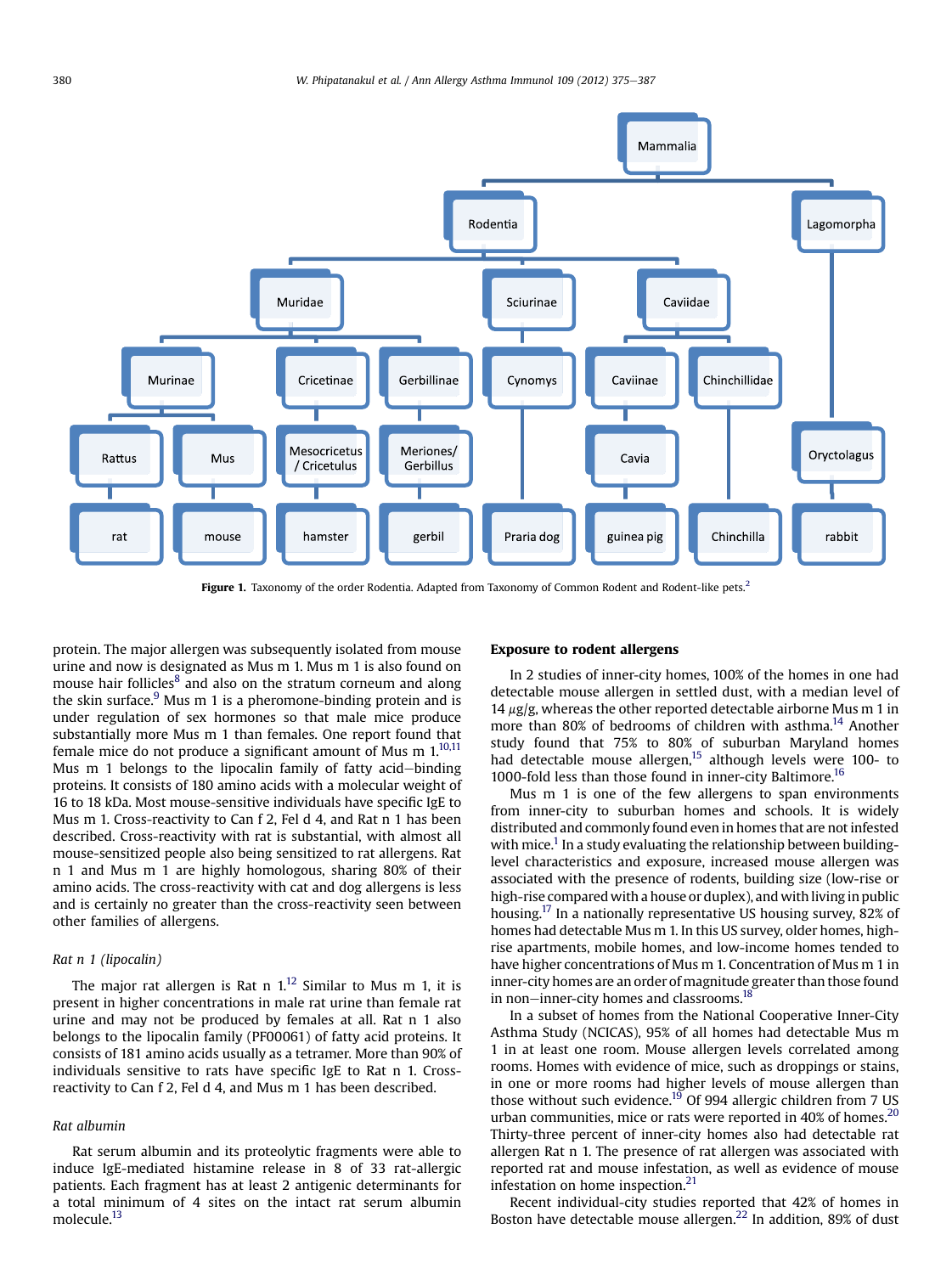samples from urban elementary schools in the northeastern United States had detectable levels of mouse allergen, $^{23}$  $^{23}$  $^{23}$  with 68% having a Mus m 1 concentration greater than 0.5  $\mu$ g/g. In contrast, mouse allergen was detectable in only 26% of bedrooms of the students who attended those schools. Higher mouse allergen levels were found in classrooms (6.45  $\mu$ g/g) than in homes (0.44  $\mu$ g/g).<sup>[24](#page-11-0)</sup> Mouse allergen was detected in all homes where there was sufficient dust in a study of homes in Toronto, Ontario, albeit at low concentrations. Self-reported presence of mice predicted measured indoor levels of mouse allergens.<sup>[25](#page-11-0)</sup>

In another study of inner-city homes in Los Angeles, California, 51% of homes had detectable rodent allergen in kitchen dust. All families who reported the presence of rodents had detectable allergen in the home and had higher levels of allergen than those who did not have rodents. Unwashed dishes or food crumbs and lack of a working vacuum increased the risk of rodent sightings or detectable allergen[.26](#page-11-0) Other factors associated with mouse allergen levels in home include frequency of mouse sightings, use of traps or pesticides for mice, presence of holes in ceilings or walls, absence of a cat, and living in a building with fewer than 8 floors.<sup>[27](#page-11-0)</sup>

Another study of multiple daycare centers in 2 North Carolina counties found 83% with detectable mouse allergen.<sup>[28](#page-11-0)</sup> A similar study of Head Start facilities in Arkansas revealed 100% with detectable Mus m 1, and the median allergen level was 0.18  $\mu$ g/g of settled dust. $29$  The study had fewer centers with detectable cockroach allergen, but only a few centers were in urban locations.

Rat allergen was found to be less prevalent than mouse allergens in homes from one study from the NCICAS. Although Rat n 1 concentration ranged from 4.4 to 1,413 ng/g in bedrooms, 4.4 to 3,380 ng/g in living rooms, and 4.4 to 4,620 ng/g in kitchens, the median values for each of these room types was below the level of detection. The authors were careful to rule out cross-reactivity between Mus m 1 and Rat n 1 in their assay. There was no correlation between rat and mouse allergen concentrations in dust samples. $21$  The presence of rat allergen was associated with reported rat and mouse infestation. Evidence of mice or rats was found in 23.3% of studied homes. $30$  In another study of public housing residences in New York City, evidence of mice was found in 13% of the homes. $31$ 

It has been suggested that cross-reactivity between rodent allergens and dog and cat allergens could confound studies of rodent allergen exposure. The observation that cat allergen and mouse allergen levels in dust samples from homes are inversely correlated suggests that cross-reactivity is not an explanation for finding mouse allergen in many public places. $14,27$ 

### Aerodynamic and environmental properties

The aerodynamic and environmental properties of Mus m 1 have been characterized and studied in laboratory, home, and school settings. It is carried on small and large particles and has the ability to migrate throughout a building. $8$  Rat allergens are carried on particles ranging from 1 to 20  $\mu$ m in diameter, with most less than 7  $\mu$ m,<sup>32</sup> and can remain airborne for 60 minutes or longer after disturbance of the environment.

Studies have characterized mouse allergen in public areas of an animal facility and found that rooms connected to the animal facility, but not actually containing mice, had detectable allergen on particles ranging in size from 0.4 to 3.3  $\mu$ m.<sup>33</sup> In free-standing, independently ventilated areas, such as a cafeteria not connected to a mouse facility, Mus m 1 was predominantly found in particles smaller than 10  $\mu$ m, suggesting that it is more of an airborne issue than often appreciated $34$  and possibly explaining why rodent allergens can be carried substantial distances in buildings.

### Health effects

For rodent allergen exposure to cause adverse health effects, a chain of events is necessary. First, exposure to rodent allergens leads to the development of allergic IgE sensitization. Once that has occurred, further exposure leads to the development of asthma or rhinitis. Finally, once a patient has become sensitized and has developed respiratory disease, additional exposure causes morbidity in the form of exacerbation of respiratory symptoms.

1. Exposure to mouse allergen in homes should be minimized to reduce the risk of sensitization. (Rec, B evidence)

Mouse allergen exposure increases the risk of mouse sensitization in atopic children, for example, such sensitization, as determined by a skin prick or serum specific IgE tests, in a number of studies, ranges from 12% to 26%.[35](#page-11-0) Eighty-nine of 499 children (18%) had a positive mouse skin test result in a subset of children analyzed from the NCICAS. In addition, higher rates of mouse sensitization were found in children whose homes had mouse allergen levels above a median of 1.60  $\mu$ g/g of settled dust.<sup>[36](#page-11-0)</sup> It is important to recognize that although this value is often referred to as a threshold for sensitization, it is actually the median value of Mus m 1 that was found in kitchens in this one study.

Subsequent research has confirmed that persons who are exposed to Mus m 1 concentrations above 1.6  $\mu$ g/g are more likely to become sensitized than those who are exposed to lower amounts. What is not known is whether there is a linear relationship between exposure and sensitization risk or whether there is a threshold exposure above which the risk increases sharply. Because rodent allergen concentrations in settled dust correlates with the number of rodents in an environment, fewer sightings of rodents is a good indicator for lower exposure, although the absence of visible rodents is no guarantee for a complete lack of exposure. A more complete discussion of dust analysis for measurement of rodent allergen content is found later in this practice parameter.<sup>[37](#page-11-0)</sup>

2. Exposure to rodent allergens should be minimized to reduce the risk that sensitized individuals will develop sensitivity in the form of respiratory symptoms. (Rec, C Evidence)

Little is known about the role of rodent allergen exposure and asthma development, although a prospective study of a Boston birth cohort suggested that early mouse exposure is associated with early wheeze in infancy. $38$  A recent analysis of data collected as part of the Boston Home Allergens and Asthma Study, which included 500 infants of atopic parents, found a significant association between parent report of mouse sightings and development of wheeze through 7 years of age; however, early exposure to mice at 2 to 3 months did not predict wheeze or asthma at 7 years.  $39$ Although it is possible that mouse exposure may influence respiratory status as an irritant, the association between early exposure to mouse and the prevalence of atopy at 7 years argues that an early-life exposure influences the development of later disease through a progression from sensitization to disease. It is also possible that a separate, highly correlated exposure, such as dust mite, could be responsible for this observation.

In a cohort study, sensitization to mouse allergen by itself was found to be associated with more than twice the odds of asthma diagnosis among 853 women in Boston. Although it is likely that most of these women had substantial exposure to mouse allergens, the actual exposure was not measured in this study. The study also found that mouse allergy was more prevalent in women from economically disadvantaged areas and from ethnic minority groups.[40](#page-12-0)

To further support these observations, children 2 to 3 years of age who had anti-cockroach and anti-mouse IgE were found to be at increased risk of wheeze and atopy, with higher amounts of specific IgE corresponding to an increased prevalence of wheeze,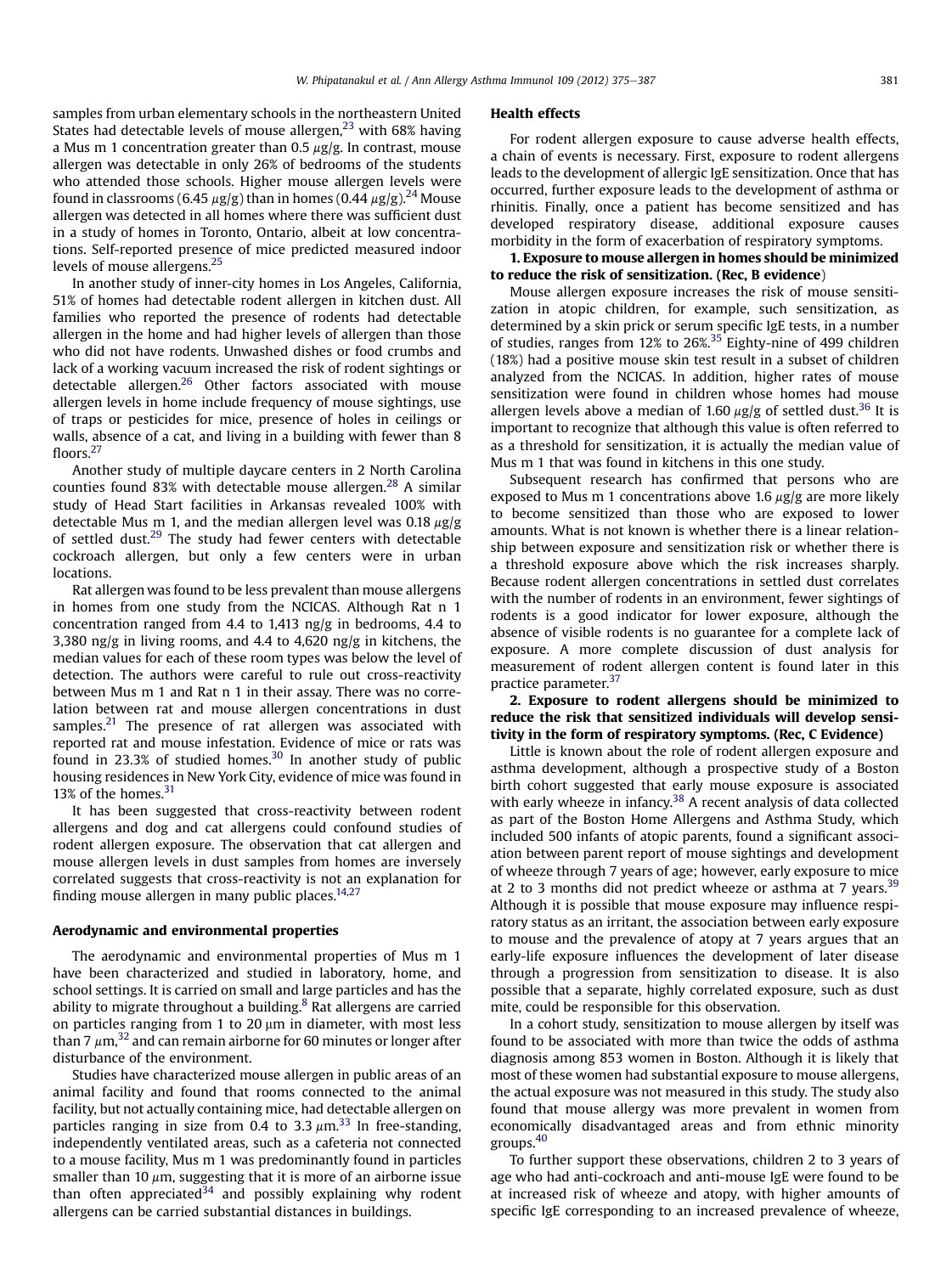rhinitis, and atopic dermatitis. $41$  The amount of allergen-specific IgE also was associated with more severe asthma across a range of clinical and biologic markers, although exposure was not measured in this study.<sup>[42](#page-12-0)</sup>

# 3. Mouse and rat allergen exposure should be minimized to reduce the risk of asthma morbidity in already sensitized individuals. (StrRec, B Evidence)

Exposure to mouse allergen may be an important cause of asthma morbidity. Of 127 children preschool children with asthma from inner-city Baltimore, mouse-sensitized children exposed to higher levels of Mus m 1 ( $>0.5 \mu g/g$ ) had 50% more days of symptoms, 80% more days of  $\beta$ -agonist use, more unscheduled physician visits, emergency department visits, and hospitalizations than other children with asthma who were exposed to lower levels.<sup>[43](#page-12-0)</sup>

Data from 831 households participating in the National Survey of Lead and Allergens in Housing found that 82% had detectable levels of Mus m 1 and concentrations exceeded 1.6  $\mu$ g/g in 35% of the homes. This was associated with increased odds of having asthma symptoms. $37$ 

In a study of inner-city homes, exposure to rodent allergens was found to be an independent risk factor for asthma morbidity. A subanalysis of children with asthma enrolled in the Inner-City Asthma Study found that 22% tested positive to mouse. Most bedrooms (80%) had detectable mouse allergen. Sensitization and exposure were thus associated with increased asthma morbidity, including hospitalizations.[44](#page-12-0)

Rat exposure and sensitization are also associated with increased asthma morbidity in inner-city children. Detectable rat allergen (Rat n 1) was found in 33% of inner-city homes, which correlated with reported rat and mouse infestation, as well as evidence of mouse infestation on home assessment. The numbers of hospitalizations and unscheduled medical visits were increased when sensitization and exposure to rat allergen were present. $2<sup>1</sup>$ 

### Tolerance to rodent allergens

4. Measurement of mouse-specific IgG4 may help to identify individuals with a reduced risk of mouse skin test sensitivity though the benefit of doing so is unclear. (NoRec, C Evidence)

Tolerance has been observed in some occupational laboratory workers who have been sensitized to rodent allergens. Although the exact mechanism behind this is not totally clear, the presence of specific IgG and IgG4 blocking antibodies has been proposed as a possible mechanism. This is based on the observation that among workers with detectable mouse IgE, higher specific IgG and IgG4 levels are associated with a decreased risk of developing mouse-related symptoms.<sup>[45](#page-12-0)</sup> It is not known whether this is also true for children or for the development of rodent-induced asthma.

A high level of exposure to mouse allergens does not necessarily prevent sensitization because the presence of detectable mousespecific IgG4 is associated with an increased risk of skin test sensitivity to mouse. The highest IgG4 levels, however, appear to be associated with an attenuated risk of mouse skin test sensitivity, suggesting that induction of high levels of IgG4 through natural exposure may protect against the development of allergic sensitization or may simply be a marker for tolerance.<sup>46</sup> In fact, in one study IgG4 antibodies were present before IgE antibodies developed and IgG4 levels were stable over time. Despite these findings, the authors concluded that the modified  $T_H2$  response had no protective effect on development of sensitization or on allergic symptoms.<sup>[47](#page-12-0)</sup>

In a study of new employees at a mouse facility, exposure and sensitization were monitored prospectively along with measurements of mouse-specific IgG. By 24 months, 23% developed sensitization and 8% had specific IgG. The frequency of sensitization increased with increased exposure. Once exposure exceeded

1.2 ng/ $M^3$ , sensitization rates decreased, suggesting that extremely high exposures are associated with development of tolerance.<sup>[48](#page-12-0)</sup>

### Clinical evaluation

### 5. Patients with possible rodent allergy should be asked whether they have seen rodents in their home. (StrRec, B Evidence)

Direct measurement of rodent allergens in homes is not generally available for clinical use. Fortunately, a patient report of rodent infestation has been shown to have a high positive predictive value for high levels of mouse allergen in the home.<sup>[25](#page-11-0)</sup> In one study, when patients reported the presence of mice, 90% of those homes had Mus m 1 levels greater than 0.5mcg/g of settled dust. However, a negative report was not as reliable at ruling out exposure to rodent aller-gens.<sup>[49](#page-12-0)</sup> Neighborhood-level characteristics, and more specifically the presence of housing code violations, also correlate with the concentration of indoor rodent allergens in homes.<sup>[50](#page-12-0)</sup>

6. Patients with atopy and likely rodent exposure, such as patients with persistent asthma living in inner-city areas, should be evaluated for sensitization to rodent allergens by skin prick testing, rodent-specific IgE testing, or both if indicated. (StrRec, B Evidence)

Diagnostic allergy tests, such as skin tests and specific IgE tests, can help to determine whether symptoms are allergic in origin. The decision to perform diagnostic testing must rely on clinical judgment to select patients who would benefit most from determining their allergic status while minimizing unnecessary testing. All patients with persistent asthma living in inner-city areas should be tested for rodent sensitization. Patients with a low probability of allergic sensitization should not be tested for specific IgE due to the increased likelihood of a false positive test result.<sup>[51](#page-12-0)</sup> The use of diagnostic tests to identify the presence of sensitization in clinical practice has been described in detail in "Allergy Diagnostic Testing: An Updated Practice Parameter." [52](#page-12-0)

Mouse and rat epithelia extracts are commercially available for skin testing. However, such extracts are not available for rodent urine. Mus m 1 has been assayed in several commercially available mouse extracts by means of enzyme-linked immunosorbent assay using immunosorbent purified sheep anti-Mus m 1. Mus m 1 concentrations appear to differ substantially by manufacturer and extract type (Greer glycerinated 1:20 wt/vol extract 8270 ng/mL, Greer Laboratories, Lenoir, North Carolina; Allermed glycerinated 1:10 wt/ vol extract 3185 ng/mL, Allermed Laboratories, San Diego, California; and ALK-Abello glycerinated 1:20 wt/vol extract 546 ng/mL, ALK-Abello, Round Rock, Texas).<sup>[53](#page-12-0)</sup>

Specific IgE tests are available for mouse and rat epithelium, serum proteins, and urine proteins though specific IgE to individual recombinant components are not yet available commercially. There have been a number of recent advances in diagnostic approaches to patients with suspected mouse allergy.<sup>16,54</sup> Recombinant Mus m 1 has been demonstrated to be a suitable alternative to traditional Mus m 1 for specific IgE antibody testing.<sup>[55,56](#page-12-0)</sup>

In a study of diagnostic tests for mouse allergy in laboratory animal workers, nasal allergen challenge responses to mouse epithelia extract were used as a gold standard. Mouse urine-specific IgE measured by ImmunoCap was compared with skin prick tests with mouse epithelia. The mouse extract that was used for all skin testing and the nasal challenge procedures consisted of aqueous mouse epithelia extract (1:10 wt/vol) obtained from Greer Laboratories. The skin test corresponded better with allergic symptoms and with responses to the nasal allergen challenge than did the specific IgE test. Intracutaneous tests did not correspond well with clinical allergic responses to mouse allergen in the nasal allergen challenge. $53$ 

In this widely cited study, the specific IgE and skin tests were performed with qualitatively and quantitatively different extracts.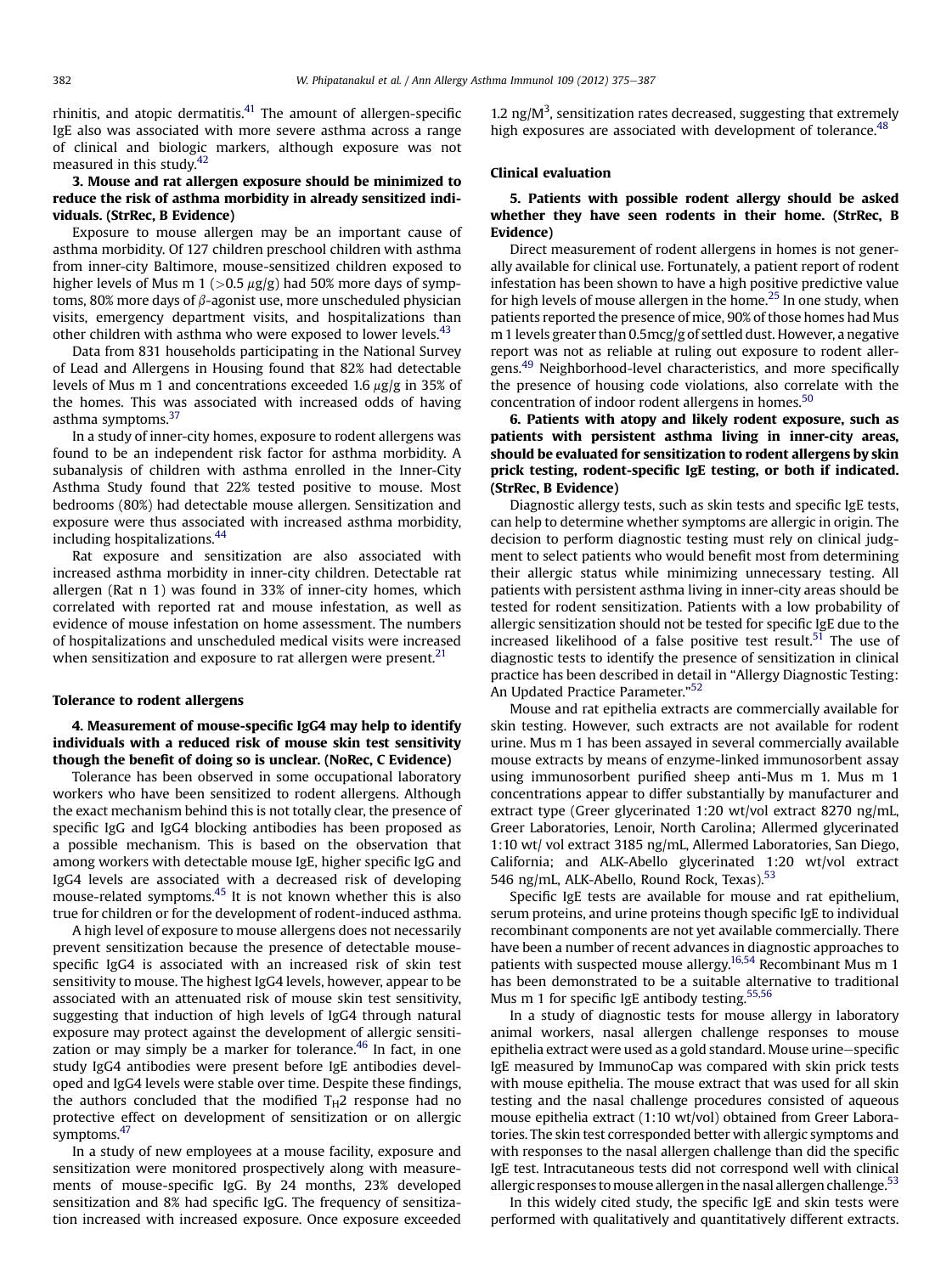It is possible that the skin test correlated better with the nasal challenge because that is the extract that was used for the challenges. When the authors looked at both mouse urine-specific IgE and mouse epithelial–specific IgE, the mouse epithelial–specific IgE was no more sensitive than mouse urine-specific IgE and in fact was slightly less sensitive than mouse urine–specific IgE. Thus, the results of this study do not appear to depend on the use of mouse urine IgE rather than mouse epithelial IgE. This study is applicable to laboratory animal workers who reported mouse-associated symptoms. This is a different population than a community-based one that cannot report symptoms associated with mouse exposure because they do not have direct contact with mice to the degree that laboratory workers do. The performance characteristics of skin and specific IgE tests from this study are given in [Table 1.](#page-4-0)

Another study in a community population with asthma found similar results in that 67% of patients who either had a positive skin or specific-IgE test result had a positive nasal challenge response. Skin prick test or the combination of skin test plus measurement of specific-IgE performed best for diagnosing mouse allergy in that population.<sup>5</sup>

#### Immunotherapy for rodents

# 7. Immunotherapy with rodent extracts has not been adequately studied to determine whether it is effective. (NoRec, D Evidence)

Evidence for treatment of rodent-allergic patients with allergen immunotherapy is sparse. A case report of a rat-allergic laboratory worker who received immunotherapy with rat epithelium for 18 months described a decrease in rat-specific IgE and reduced symptoms with exposure to rats.<sup>58</sup> In a study of 23 patients, a significant increase in blocking antibody titers as determined by serum inhibition of allergen-induced histamine release was demonstrated after immunotherapy with extracts to a variety of laboratory animals; however, the clinical effect of this was not determined. The investigators demonstrated a lack of cross-reactivity in the IgG response to the major animal allergens.<sup>[59](#page-12-0)</sup>

#### Exposure assessment and reduction

Assessment for rodents is a qualitative process that requires a careful walk-through of the property and systematically collecting qualitative evidence for the presence of rodents. The goal of rodent exposure reduction is to eliminate or minimize the source of rodent allergens from the environment and to remove or abate their reservoirs. In the furry animal practice parameter, removal of sources was impractical because most families are reluctant to give up a beloved pet. The situation is different for rodents because most building occupants usually prefer that they be completely removed, with the infrequent exception of a pet rodent. Specific interventions include thorough cleaning, education on allergen removal, filling of holes to prevent ingress, application of rodenticides, traps, and, in some situations, professional extermination.

#### Facilitative factors

#### Assessment

# 8. An assessment for facilitative factors of rodent exposure should focus on identifying food, water, routes of ingress, and the presence of rodent habitats. (Rec, C Evidence)

When performing an assessment for factors that lead to an infestation by rodents, it helps to guide the inspection with a schematic of the building. The goal is to find areas that might provide shelter, food, water, or access to the building. Because rodents require food and water, the presence of these factors is an invitation for rodents to enter an environment and usually indicates where they will be found. Rats can gain access to buildings through virtually any opening, including toilets. Entry holes can be as small as ¼ inch for mice and ¾ inch for rats. Such openings can be found in walls, in pipe entries, in sewer outlets, and under doors. Rodent nests are composed of material scavenged from the local. A typical nest can range from 5 inches for mice to 12 inches for rats. Rodents can also find shelter in piles of trash and miscellaneous debris.<sup>[60](#page-12-0)</sup>

#### Mitigation

### 9. Habitat modification should be performed to remove means of rodent ingress, food, water, and shelter. (StrRec, C Evidence)

Elimination of causal factors of rodent infestations consists largely of habitat modification, which is an integral component of IPM. If the habitat is incapable of supporting a given population of rodents, they will go elsewhere or die. Rodents require a number of ingredients to survive, including a means of ingress, food, water, and shelter. Removal of any or all of these factors reduces the carrying capacity of the environment, causing the population of rodents to decline. $61$ 

If rodents are unable to gain entry to a home, there will not be a rodent infestation. The challenge is that rodents are able to pass through holes that are smaller than their body size. This means that all openings, regardless of how small, need to be sealed or covered with metal mesh to prevent ingress. Debris and clutter located adjacent to or near a building can mask evidence of rodent ingress and provide shelter. In some cases, it may be necessary to place rodent barriers made of metal in walls to prevent rodents from gnawing their way into the building.

Like all animals, rodents need a source of food and water. Foods commonly eaten by rodents include pet food, grains, and bird seed that may be near feeders. To deny them a food source, cereal, grain, and pet food should be stored in thick plastic containers and seeds should be kept in rodent-proof containers. Food should be placed in covered containers with a properly sealed lid. Garbage should be taken out regularly and should not be allowed to accumulate where rodents can get to it.

### Contaminant sources

### Assessment

### 10. Evidence for the presence of rodents should be identified to determine the likely extent of an infestation. (Rec, C Evidence)

The US Department of Housing and Urban Development's "Guidance on Integrated Pest Management" recommends establishing a zero threshold for when implementation of rodent pest management should be implemented. This means that if even one rodent is observed, action should be taken to eliminate the pest.  $62$ 

The most obvious evidence for the presence of rodents is seeing live rodents or signs of their presence. Because rodents tend to be nocturnal, a rodent that is seen during the daytime suggests either that the infestation is extremely heavy or that the rodent has recently arrived and has not yet found shelter. Reports of mice as pests in the previous 12 months in a home assessment questionnaire was found to predict increased concentrations of mouse allergen exposure in settled dust.<sup>[25](#page-11-0)</sup> This was also seen in a Baltimore inner-city study in which mouse infestations predicted detectable mouse allergen.<sup>[14](#page-11-0)</sup> Reports of rodents also were associated with increased mouse allergen exposure in both of the 2 large US studies.<sup>18,63</sup> Examples of visual evidence include living and dead rodents; mouse droppings; urine staining of floors, carpets, and ceilings; tracks in dust; and rub marks on surfaces, including on floors and baseboards, inside cabinets, along countertops, and in most areas near food and water sources. A clear sign of rodent activity is the presence of droppings, particularly if they are still moist, which indicates recent deposition. Damage to a building, its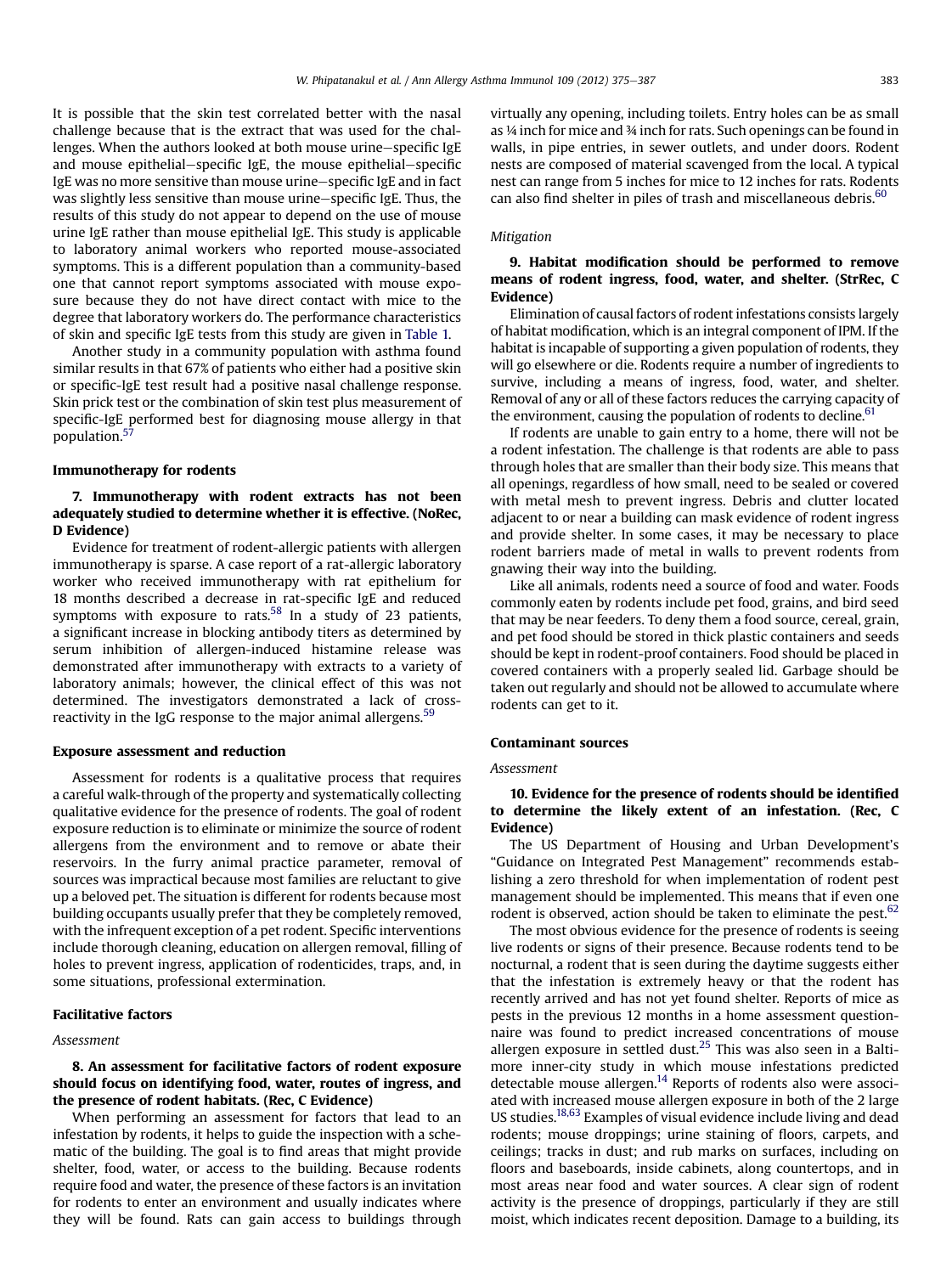furnishings, and food storage containers commonly manifests as gnaw marks and holes, wood chips and wood dust from gnawing, and small holes in containers, allowing access. Grease or rub marks on rafters, pipes, walls, and other areas indicate pathways of frequent rodent travel. They are caused by oil and dirt rubbing off the rodent's fur. Footprints and tail tracks or whip marks also can be found along frequently traveled routes and near entry holes.<sup>[64](#page-12-0)</sup>

Shelter near a building, such as debris, shrubbery, and other places where rodents can hide, allows rodents to migrate between outside and inside. To reduce their willingness to enter a building, a nonvegetative border is recommended around the perimeter that creates a space across which they are unwilling to travel because of fear of predators.

Rodents constantly urinate as they travel from place to place; thus, rodent infestation is often associated with a strong urine odor. Fresh and dry urine fluoresces with UV light as do other biological materials. Some individuals trained to mitigate rodent infestation can smell the difference between mouse and rat urine when they inspect contaminated buildings. The presence of sounds, such as climbing, running, squeaks, gnawing, and chewing, also is evidence that living rodents are present in a home. $64$ 

#### Source reduction

A variety of techniques have been studied for rodent removal from urban homes. These interventions include initial removal of the rodents in addition to habitat modification to prevent recurrence of the infestation.

# 11. Cats and other rodent predators could be considered as a possible method for reducing rodent populations, although they generally do not completely eliminate an infestation and individuals may become sensitized to a cat. (Opt, C Evidence)

Cats can lead to a reduction in a mouse population, but they generally do not eliminate it completely. They also can serve as a deterrent to new mouse immigration. In one study, both the number of cats and higher cat allergen levels were associated with lower airborne and settled dust mouse allergen levels in homes of inner-city children with asthma. $65$  Cats also can kill rats, particularly when they are young; however, they tend not to be a significant rat deterrent. The use of cats to reduce rodent exposure could potentially cause harm because 84% of the patients who were sensitized to mice in one study also were sensitized to cats.<sup>[65](#page-12-0)</sup> Given the known cross-reactivity between some cat allergens and rodent allergens, this intervention might cause more harm than the initial exposure. Owls and snakes also are rat predators; however, most homeowners are reluctant to have such predators roaming freely in their homes.

### 12. Rodent traps are an effective way to remove rodents from an infested building. (Rec, C Evidence).

Rodent traps fall into 3 general categories: snap traps, live traps, and glue boards. Each type of trap is better suited to certain situations than others.

Snap traps are triggered by the mouse or rat running over the trap. They should be placed where rodents often go, such as near food sources. They also should be baited properly and inspected frequently. A map should be used to record the location of each trap and the date it was set to prevent unpleasant smells due to decomposing rodents left in forgotten traps. Rats may learn to avoid traps, so it may be necessary to remove them for a week and then to set new traps in different locations.

Live traps consist of baited cages with a one-way door. They are available for both rats and mice and are useful when rodent populations are high because multiple catch traps can capture more rodents than snap traps. If the occupant prefers to release captured rodents rather than kill them, they should be released in natural areas at least 1500 m from their home habitat.

Glue boards consist of boards that are covered with a sticky material that can catch rodents. An advantage of glue boards is that they also can catch and retain rodent hair and droppings. Glue board traps should be inspected daily to reduce unnecessary suffering by the trapped animal.

13. Rodenticides should be used if other interventions are ineffective. They should be applied according to the manufacturer's instructions that are part of the label. Many pesticides should only be applied by a licensed professional exterminator. (Rec, C Evidence)

Rodenticides are indicated if nonchemical methods alone prove insufficient to eliminate the infestation. Rodenticides should be used in accordance with their Environmental Protection Agency-approved label directions. Most rodenticides are anticoagulants, such as warfarin, chlorophacinone, and pindone. These last for a few days in a dead rodent body and thus pose a hazard to nontarget animals that might eat a dead rodent.<sup>[66](#page-12-0)</sup> Rats and mice can become resistant to some anticoagulants if they are overused. Such resistance should be suspected if the bait is eaten regularly but the same or a greater number of rodents, holes, and droppings are seen.<sup>67</sup>

### **Reservoirs**

The main reservoirs of rodent allergens include carpeting, areas with rodent feces and urine, and areas where rodents are present. The allergens become incorporated into dust, which can remain allergenic for long periods.

#### Assessment

# 14. Measurement of rodent allergens in house dust may be considered; however, it has an unclear clinical benefit given the wide range of observed values and uncertain clinically relevant exposure thresholds. (Opt, D Evidence)

Measurement of rodent allergens in samples of dust to determine a patient's exposure is optional at this time. This section consists of a series of suggestions that rely heavily on expert opinion with limited evidence to support them. Although analysis of settled dust for allergen content has been performed in research settings, it has not been widely used in clinical practice, which is the reason for this conservative stance. Dust analysis as is currently available has a number of limitations, including unclear indications for performing such an analysis, unstandardized methods for collecting appropriate samples, lack of accredited laboratories for performing the analysis, and uncertain clinically relevant exposure thresholds. In addition, many third-party payers do not reimburse for the cost of dust analysis, and there are no procedure codes available for such analysis.

Given the earlier recommendations to minimize exposure to rodent allergens to reduce the likelihood of sensitization, development of disease, and morbidity, it would seem reasonable that measurement of rodent allergens in settled dust could give an indication of what the exposure actually is. A problem with this approach is that people are exposed to many different environments. As a result, knowledge about exposure in one environment does not necessarily indicate that there is a similar amount of exposure in others and it does not provide information about overall exposure or how long the exposure has been present. Because we do not understand the shape of the exposure-response curve with respect to rodent allergen and asthma symptoms, it is difficult to determine what concentration of allergen is associated with a clinical effect. Added to this uncertainty about the shape of the dose-response curve is the substantial interindividual heterogeneity in degree of clinical sensitivity. Therefore, it is problematic to draw conclusions about the clinical implications of a given exposure to rodent allergens in an individual patient's home.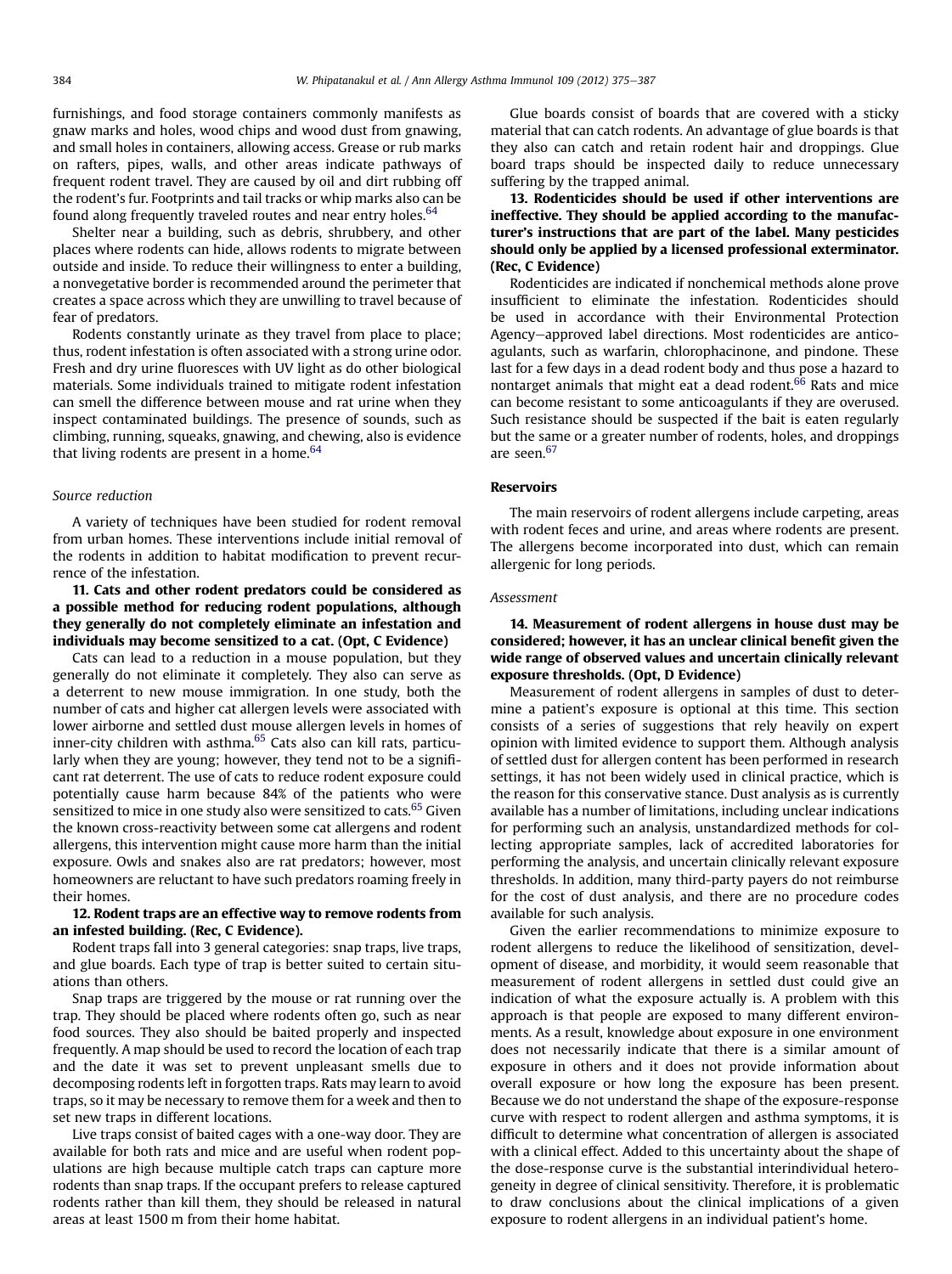One possible use for dust analysis would be to determine the success (or failure) of an environmental intervention. Although the absence of further rodent sightings is most likely to correlate with reduced allergen exposure, a sensitized patient who remains highly symptomatic after an intervention may want to determine whether the intervention was successful so that other causes of the continued illness may be sought. This would ideally require that a sample be obtained before and after the intervention so that a comparison can be made. Unfortunately, once the intervention has taken place, it is impossible to obtain a preintervention sample. For that reason, it might be wise for a homeowner to collect a dust sample before an extensive intervention and store it for possible future analysis should it become necessary. Because of the heterogeneity across individuals in clinical sensitivity to aeroallergens and our limited understanding of the dose-response relationship for mouse allergen exposure and its clinical effects, allergen measurements before and after an intervention must be interpreted with caution.

It is not currently possible to confidently predict the magnitude of reduction that would be required to achieve a clinical benefit. For example, if the dose-response relationship is linear, any decrease in allergen exposure would be expected to be associated with an incremental improvement in asthma. On the other hand, if there is a threshold effect, improvement in asthma would only be expected if the allergen concentration is reduced below that threshold. Finally, it might not be clear why someone has persistent symptoms. Dust analysis could be used to determine what types of exposures are present in an environment, which could help to direct a subsequent intervention.

#### Methods to collect dust

If a homeowner is going to collect dust for rodent allergen analysis, it is important that it be done with an uncontaminated vacuum. A variety of locations should be sampled because some may be more contaminated than others. If a preintervention and postintervention dust analysis is planned, dust collection should be from the same location and for the same duration both times. Patients should be informed that reimbursement for dust collection and rodent allergen analysis is unlikely to be reimbursed by their health plan, although it may be possible to obtain prior authorization to do so in some cases. Detailed protocols for collecting dust samples for rodent allergen analysis have been described.<sup>[68,69](#page-12-0)</sup> To determine the extent of rodent contamination in settled dust, dust samples can be collected from floor surfaces with adapters fitted to a vacuum cleaner nozzle or by using a filter cassette attached to a vacuum pump.<sup>70</sup> Few studies of comparisons of collection efficiency have indicated that collection efficiency for rodent allergen collection from settled dust varies. $68,71,72$  Dust sampling ideally should be performed from a premeasured area in a methodical fashion. Sampling from hard floors typically requires collection from a larger surface area than from carpets because there usually is less dust on hard floors.

### Analysis of dust samples

Currently, no laboratories have accreditation for measurement of rodent allergens. Most laboratories that perform such analysis use monoclonal antibody-based assays with reagents obtained from Indoor Biotechnologies (Charlottesville, Virginia). Other reagents also have been used, including polyclonal antibody-based assays (Greer Laboratories) and assays developed in individual research laboratories. Accreditation of medical laboratories generally is performed using CAP surveys, which are administered by the College for American Pathologists. This procedure involves measurement of samples by different laboratories to determine the interlaboratory and intralaboratory variation in results. It would be helpful for such a survey to be developed for the measurement of indoor allergens.

### Interpretation of results

It is not clear how the results of dust rodent allergen analysis are to be interpreted given the wide range of exposures and lack of thresholds. When evaluating the efficacy of an intervention, it is likely that at least a 75% to 90% reduction in allergen exposure or even more might be necessary to be clinically useful.

#### Abatement

### 15. Rodent allergens in homes can be reduced using integrated pest management techniques. (StrRec, A Evidence)

IPM is a combination of control tactics that focuses on mitigating or reducing causal factors, eliminating sources of contami-nation, and removing or abating reservoirs of rodent allergens.<sup>[73](#page-12-0)</sup> Although most interventional studies of IPM have focused on cockroach allergen reduction, IPM also has been used to reduce rodent allergen exposure.

One study in Boston homes used a combination of filling holes with copper mesh, vacuuming, cleaning, and the baited traps with low-toxicity pesticides. This IPM intervention delivered by a licensed pest management professional resulted in a reduction of more than 75% in Mus m 1 levels in kitchens and bedrooms.<sup>74</sup> More recently, researchers from the Inner City Asthma Study examined the efficacy of an IPM intervention that was facilitated and supported by research staff but primarily performed by study participants. This facilitated IPM strategy had minimal success because Mus m 1 levels were only reduced by approximately 27%.<sup>[44,75](#page-12-0)</sup> However, the subset of children whose homes had at least a 50% reduction in Mus m 1 had fewer missed school days, reduced sleep disruption, and reduced caretaker burden, suggesting that an intervention that can achieve at least a 50% reduction in allergen levels may also have positive effects on measures of asthma health. On the other hand, the symptom and health care use outcomes were not statistically significant, so the outcomes were mixed.<sup>44</sup>

#### Laboratory animal handlers

## 16. Monitoring for rodent sensitization should be considered at least for the first 3 years of employment in an laboratory animal facility. (Rec, C Evidence)

Approximately one-third of laboratory animal workers develop occupational allergy to animal allergens, and a third of these have symptomatic asthma. Sensitization generally occurs with the first 3 years of employment.<sup>[76](#page-12-0)</sup> Risk factors include atopic background and the intensity of exposure.<sup>[77](#page-12-0)</sup> In one study, skin prick test results were positive to laboratory animals in 27.6% of workers with direct animal exposure and 17.0% had allergic symptoms, with 6.2% of them also having asthmatic symptoms.<sup>[78](#page-12-0)</sup>

A cohort of employees at the Jackson Laboratory, including animal caretakers, scientists, administrative and support personnel, materials and supplies handlers, and laboratory technicians, was evaluated for exposure and sensitization to rodents. Breathing zone Mus m 1 was detected in 82% of participants, with a mean exposure of 1.02 ng/M<sup>3</sup>. Mouse handlers had greater exposure to mouse allergen than nonhandlers did; however, 66% of nonhandlers still were exposed to detectable mouse allergen.<sup>[79](#page-12-0)</sup>

17. Extra avoidance precautions should be taken for individuals with an increased risk of animal sensitization, including those with an atopic background and with high-intensity exposure. (Rec, B Evidence)

18. Extra avoidance precautions should be taken when contaminated bedding and high numbers of conscious animals are handled. (Rec, B Evidence)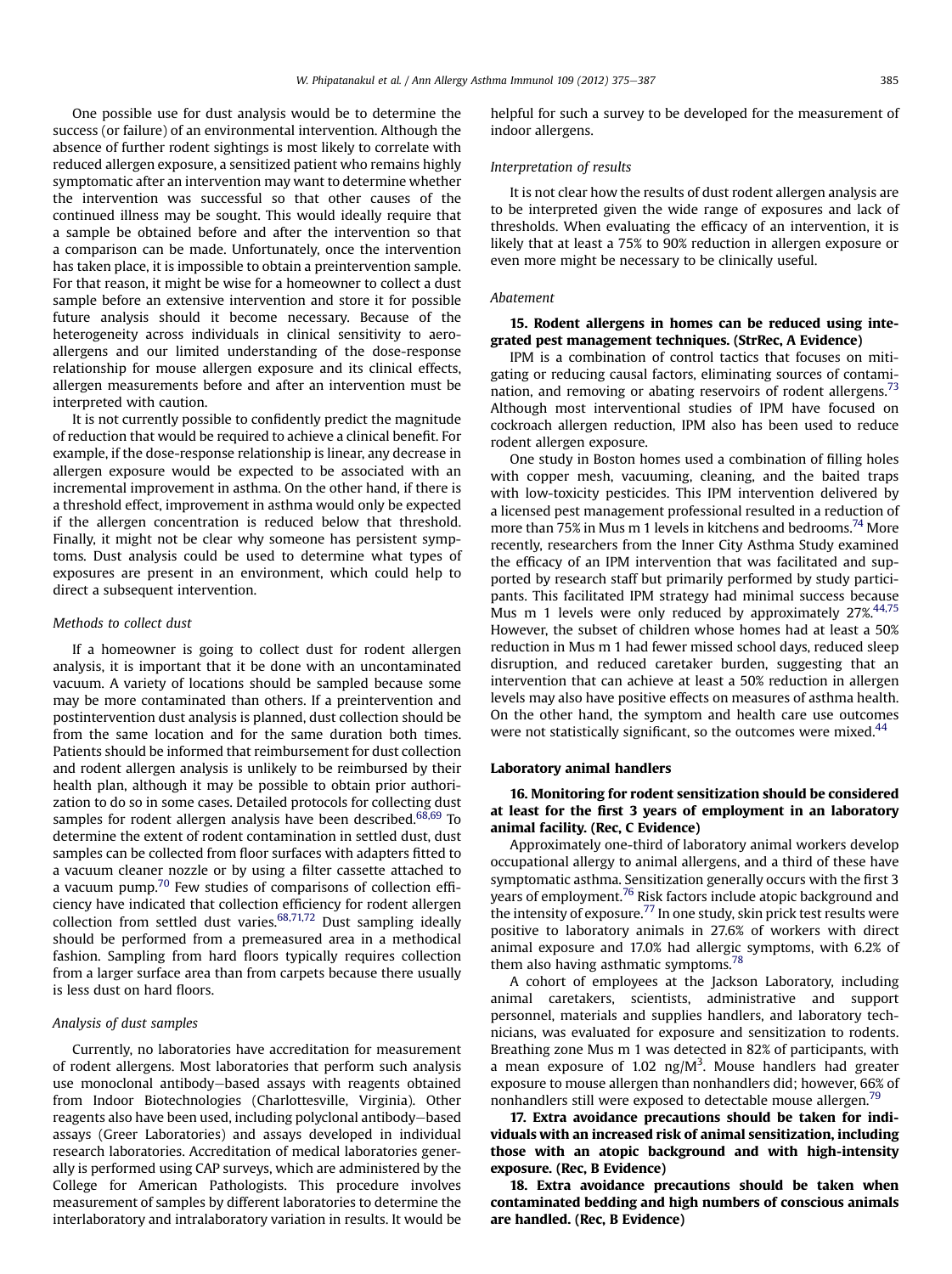<span id="page-11-0"></span>Allergen levels have been studied extensively in laboratory settings, and the level of exposure has been found to be primarily dependent on activity, with the highest exposures occurring among cage changers, room cleaners, and animal feeders.<sup>[80](#page-12-0)</sup> Levels are also increased with higher animal density and decreased relative humidity. $81-83$  $81-83$  $81-83$  Allergens in animal facilities primarily occur as particles less than 10  $\mu$ m in diameter. The concentration of airborne animal allergen is proportionate to the number of animals in the room. Allergen levels are twice as high on Mondays as on other days because of the tasks performed on Mondays. Filter tops on animal cages can substantially reduce airborne allergen levels. The highest personal exposure occurs when contaminated bedding and high numbers of conscious animals are handled.<sup>[84](#page-12-0)</sup> In one study, high exposure to mouse urinary protein was associated with handling mice, indirect contact with mice, and washing floors.<sup>34</sup> Positive skin prick, specific IgE, and inhalation test reactions have been demonstrated mouse to urine proteins.<sup>[85](#page-12-0)</sup>

# 19. Allergen exposure in laboratory facilities should be reduced by engineering controls, staff training, and appropriate personal protection. (Rec, B Evidence)

The most important approaches to reduced exposure are engineering and administrative controls. Because rodent exposure cannot be completely avoided, workers who are sensitized can be protected from rodent allergens with personal protective devices<sup>[86](#page-12-0)</sup> and laminar flow caging, frequent wet washing of animals, and careful maintenance of ventilation systems. However, not all these measures are possible in all situations.<sup>[77](#page-12-0)</sup> Increased humidity also is associated with reduced airborne allergen concentrations.<sup>[87](#page-12-0)</sup> Engineering controls, including well-maintained ventilation systems and training of staff and students involved in animal experiments, are essential to reduce the risk of sensitization $88,89$ ; however, it is not clear whether the amount of obtainable exposure reduction is sufficient to prevent sensitization in workers.

Care is needed to prevent transport of the allergen to other parts of the laboratory building<sup>29</sup> and to homes. In one study, rat and mouse allergen concentrations were higher in the home mattresses of laboratory animal workers than in controls. This was reduced when the workers wore hair caps, suggesting that hair is a significant source of allergen transfer. $90$  In addition, children of laboratory workers have been found to have an increased risk of sensitization to the animals with which their parents work, suggesting that this transfer of allergens from work to home is of clinical importance. $91$ 

Pet shop workers are also at some risk for occupational allergens. In a study of workers from 24 pet shops, 33% reported respiratory symptoms at work, mostly against rodents, birds, insects, and hay, and 29% were sensitized to work-related allergens, mainly rodents.  $92$ 

#### References

- [1] Cohn RD, Arbes SJ Jr, Jaramillo R, Reid LH, Zeldin DC. National prevalence and exposure risk for cockroach allergen in U.S. households. Environ Health Perspect. 2006;114:522-526.
- Taxonomy of common rodent and rodent-like pets. 2012 [updated Feb 26, 2012]. [http://www.ratbehavior.org/pet\\_rodent\\_classi](http://www.ratbehavior.org/pet_rodent_classification.htm)fication.htm. Assessed February 26, 2012.
- [3] Quarles W. Deer mice spread new hantavirus. Common Sense Pest Control Q.  $1995:11:13-15$
- [4] Centers for Disease Control and Prevention. Hantavirus infection-Southwestern United States: interim recommendations for risk reduction. MMWR Morb Mortal Wkly Rep. 1993;42(No. R-11):1-20.
- [5] Frantz S, Davis D. Bionomics and integrated pest management of commensal rodents. In: Ecology and Management of Food-Industry Pests. Arlington, VA: Association of Official Analytical Chemists; 1991. p. 243–313.
- [6] Pinto L. Module III, vertebrates. In: Urban Integrated Pest Management: A Guide
- for Commercial Applicators. Arlington, VA: Dual & Associates Inc; 1992. p. 1-7. [7] Caslick J, Decker D. Rat and mouse control. Cornell Cooperative Extension Bull. 1980:163.
- Phipatanakul W. Rodent allergens. Curr Allergy Asthma Rep. 2002;2:412-416.
- Price JA, Longbottom JL. Allergy to mice, II: further characterization of two major mouse allergens (AG 1 and AG 3) and immunohistochemical investigations of their sources. Clin Exp Allergy. 1990;20:71-77.
- [10] Mus m1. The Allergome Project; 2010 [updated 2010]. [http://www.allergome.](http://www.allergome.org/script/dettaglio.php%3fid_molecule%3d478) [org/script/dettaglio.php?id\\_molecule](http://www.allergome.org/script/dettaglio.php%3fid_molecule%3d478)=[478](http://www.allergome.org/script/dettaglio.php%3fid_molecule%3d478). Accessed August 29, 2012.
- [11] Ferrari E, Lodi T, Sorbi RT, Tirindelli R, Cavaggioni A, Spisni A. Expression of a lipocalin in Pichia pastoris: secretion, purification and binding activity of a recombinant mouse major urinary protein. FEBS Lett. 1997;401:73-77.
- [12] Rat n 1. The Allergome Project; 2010 [updated 2010]. [http://www.allergome.](http://www.allergome.org/script/dettaglio.php%3fid_molecule%3d611) [org/script/dettaglio.php?id\\_molecule](http://www.allergome.org/script/dettaglio.php%3fid_molecule%3d611)=[611](http://www.allergome.org/script/dettaglio.php%3fid_molecule%3d611). Accessed August 29, 2012.
- Wahn U, Peters T Jr, Siraganian RP. Studies on the allergenic significance and structure of rat serum albumin. J Immunol. 1980;125:2544-2549.
- [14] Matsui EC, Simons E, Rand C, et al. Airborne mouse allergen in the homes of inner-city children with asthma. J Allergy Clin Immunol. 2005;115:358-363.
- [15] Matsui EC, Wood RA, Rand C, Kanchanaraksa S, Swartz L, Eggleston PA. Mouse allergen exposure and mouse skin test sensitivity in suburban, middle-class children with asthma. J Allergy Clin Immunol. 2004;113:910-915.
- [16] Matsui EC, Eggleston PA, Breysse PN, Rand CS, Diette GB. Mouse allergenspecific antibody responses in inner-city children with asthma. *J Allergy Clin* Immunol. 2007:119:910-915.
- [17] Rosenfeld L, Chew GL, Rudd R, et al. Are building-level characteristics associated with indoor allergens in the household? J Urban Health. 2011;88:  $14 - 29$
- [18] Cohn RD, Arbes SJ Jr, Yin M, Jaramillo R, Zeldin DC. National prevalence and exposure risk for mouse allergen in US households. J Allergy Clin Immunol. 2004;113:1167e1171.
- [19] Phipatanakul W, Eggleston PA, Wright EC, Wood RA. Mouse allergen, I: the prevalence of mouse allergen in inner-city homes: The National Cooperative Inner-City Asthma Study. J Allergy Clin Immunol. 2000;106:1070-1074.
- [20] Crain EF, Walter M, O'Connor GT, et al. Home and allergic characteristics of children with asthma in seven U.S. urban communities and design of an environmental intervention: the Inner-City Asthma Study. Environ Health Perspect. 2002:110:939-945.
- [21] Perry T, Matsui E, Merriman B, Duong T, Eggleston P. The prevalence of rat allergen in inner-city homes and its relationship to sensitization and asthma morbidity. J Allergy Clin Immunol. 2003;112:346-352.
- [22] Phipatanakul W, Gold DR, Muilenberg M, Sredl DL, Weiss ST, Celedon JC. Predictors of indoor exposure to mouse allergen in urban and suburban homes in Boston. Allergy.  $2005;60:697-701$ .
- [23] Chew GL, Correa JC, Perzanowski MS. Mouse and cockroach allergens in the dust and air in northeastern United States inner-city public high schools. Indoor Air. 2005;15:228-234.
- [24] Sheehan WJ, Rangsithienchai PA, Muilenberg ML, et al. Mouse allergens in urban elementary schools and homes of children with asthma. Ann Allergy Asthma Immunol. 2009;102:125-130.
- [25] Loo CK, Foty RG, Wheeler AJ, et al. Do questions reflecting indoor air pollutant exposure from a questionnaire predict direct measure of exposure in owneroccupied houses? Int J Environ Res Public Health. 2010;7:3270-3297.
- [26] Berg J, McConnell R, Milam J, et al. Rodent allergen in Los Angeles inner city homes of children with asthma. J Urban Health. 2008;85:52-61.
- [27] Chew GL, Perzanowski MS, Miller RL, et al. Distribution and determinants of mouse allergen exposure in low-income New York City apartments. Environ Health Perspect. 2003;111:1348-1351.
- [28] Arbes SJ, Sever M, Mehta J, Collette N, Thomas B, Zeldin DC. Exposure to indoor allergens in day-care facilities: results from 2 North Carolina counties. J Allergy Clin Immunol. 2005;116:133-139.
- [29] Perry TT, Vargas PA, Bufford J, et al. Classroom aeroallergen exposure in Arkansas head start centers. Ann Allergy Asthma Immunol. 2008;100:358e363.
- [30] Gruchalla RS, Pongracic J, Plaut M, et al. Inner City Asthma Study: relationships among sensitivity, allergen exposure, and asthma morbidity. *J Allergy* Clin Immunol. 2005;115:478-485.
- [31] Chew GL, Carlton EJ, Kass D, et al. Determinants of cockroach and mouse exposure and associations with asthma in families and elderly individuals living in New York City public housing. Ann Allergy Asthma Immunol. 2006;97:502-513.
- [32] Price JA, Longbottom JL. ELISA method for measurement of airborne levels of major laboratory animal allergens. Clin Allergy. 1988;18:95-107.
- [33] Ohman JL Jr, Hagberg K, MacDonald MR, Jones RR Jr, Paigen BJ, Kacergis JB. Distribution of airborne mouse allergen in a major mouse breeding facility. J Allergy Clin Immunol. 1994;94:810-817.
- [34] Gordon S, Kiernan LA, Nieuwenhuijsen MJ, Cook AD, Tee RD, Newman Taylor AJ. Measurement of exposure to mouse urinary proteins in an epidemiological study. Occup Environ Med. 1997;54:135-140.
- [35] Gergen PJ, Arbes SJ Jr, Calatroni A, Mitchell HE, Zeldin DC. Total IgE levels and asthma prevalence in the US population: results from the National Health and Nutrition Examination Survey 2005-2006. J Allergy Clin Immunol. 2009;124:  $447 - 453$ .
- [36] Phipatanakul W, Eggleston PA, Wright EC, Wood RA. Mouse allergen, II: the relationship of mouse allergen exposure to mouse sensitization and asthma morbidity in inner-city children with asthma. J Allergy Clin Immunol. 2000; 106:1075-1080.
- [37] Salo PM, Jaramillo R, Cohn RD, London SJ, Zeldin DC. Exposure to mouse allergen in U.S. homes associated with asthma symptoms. Environ Health Perspect. 2009;117:387-391.
- [38] Phipatanakul W, Celedon JC, Sredl DL, Weiss ST, Gold DR. Mouse exposure and wheeze in the first year of life. Ann Allergy Asthma Immunol. 2005;94: 593-599.
- [39] Phipatanakul W, Celedon JC, Hoffman EB, Abdulkerim H, Ryan LM, Gold DR. Mouse allergen exposure, wheeze and atopy in the first seven years of life. Allergy. 2008;63:1512-1518.